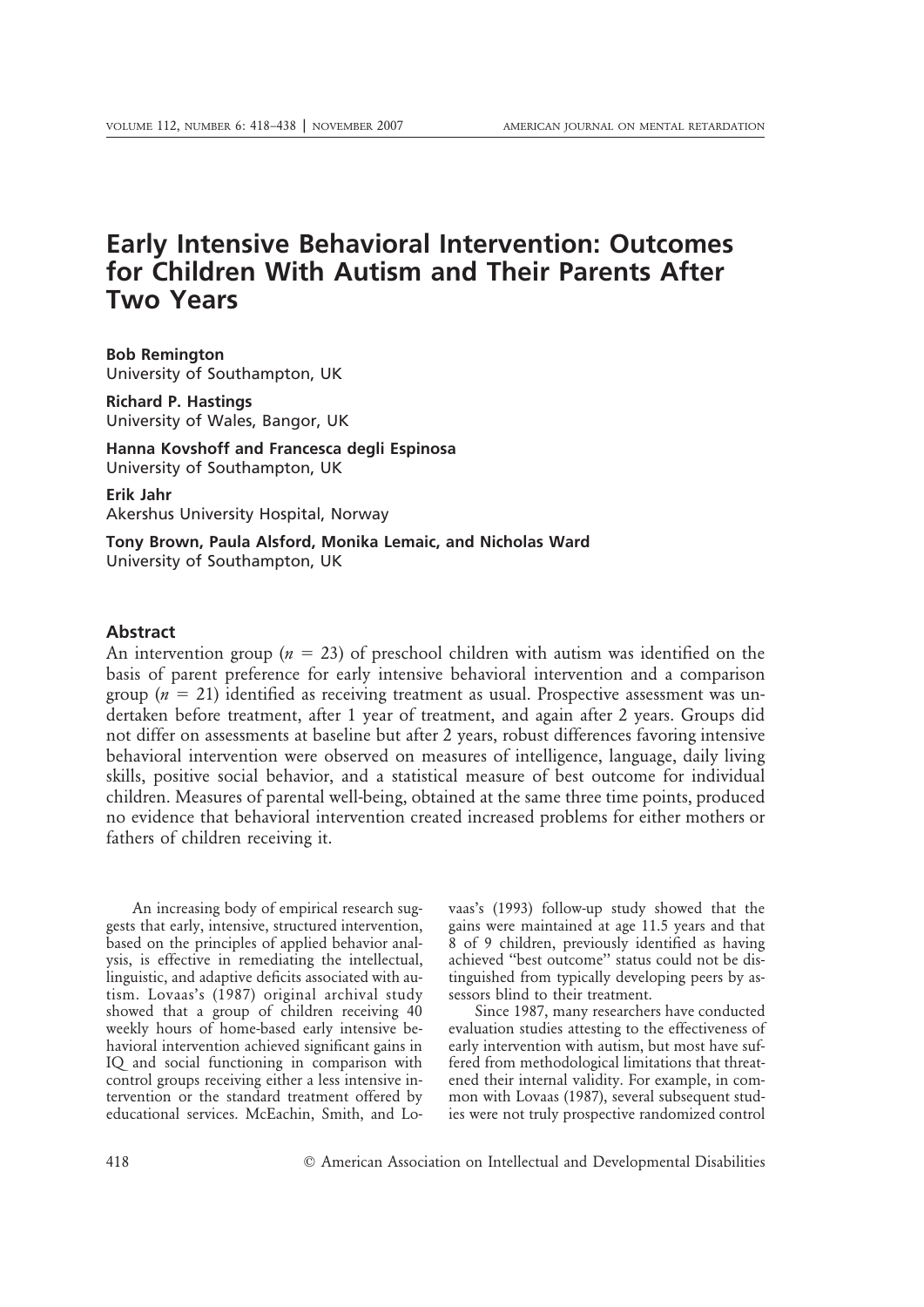trials because the researchers were unable to assign children to groups randomly (e.g., Anderson, Avery, DiPietro, Edwards, & Christian, 1987; Birnbrauer & Leach, 1993; Eikeseth, Smith, Jahr, & Eldevik, 2002) or used archival data to form a comparison group (Sheinkopf & Siegel, 1998). Others still relied on simple pre–post group comparisons (e.g., Stahmer & Ingersoll, 2004; Weiss, 1999) or controlled single-case studies (e.g., Green, Brennan, & Fein, 2002).

In summary, there are few randomized control trials that meet adequate internal validity criteria and demonstrate the efficacy of early intensive behavioral intervention. Two exceptional studies (Sallows & Graupner, 2005; Smith, Groen, & Wynn; 2000) compared the effects of early intervention implemented using either a clinic- or a parent-directed model. Smith et al. (2000) showed that clinic-based intervention lasting 25 hours per week for 2 to 3 years had greater impact than a less intensive parent training-based intervention (5 hours per week). Group measures of children's intelligence, visual–spatial skills, and language did not differ at age 3 years, but changes in favor of the clinic-directed group were apparent at age 7 to 8 years. In contrast, Sallows and Graupner (2005) found no differences between clinic- and parent-directed programs on similar measures after 4 years of treatment. In this study, however, between-group differences in the intensity of intervention were much less marked.

The paucity of randomized control trials in this area reflects the considerable difficulties of staging them: Unlike drug trials, where patients are, in principle, blind to the intervention, parents are made well-aware in advance of the treatment their children will receive. Moreover, as knowledge accumulates and early intervention is accepted as a treatment of choice for autism (e.g., Surgeon-General, 1999), researchers face ethical difficulties with random assignment, and families become less willing to commit their children to long-lasting treatments of dubious utility. Thus, although a randomized controlled trial approach can, under idealized conditions, produce the strongest evidence establishing the efficacy of an intervention (see, e.g., Whitehurst, 2003), it may be difficult to conduct further evaluative trials of early intensive behavioral intervention unless wellmatched, equally credible alternatives can be pitted against standard procedures.

In any case, it is likely that the effectiveness in practice of early intensive behavioral intervention would be overestimated by any putative randomized trial. In general, the external validity of such trials is compromised by tight control of variables, including co-morbidity, treatment fidelity, treatment adherence, and self-selection into and out of trials (Kendall, Chu, Gifford, Hayes, & Nauta, 1998; Persons & Silberschatz, 1998; Seligman, 1995). Absence of control of such factors is commonplace in typical service settings so the long-term clinical benefit of any intervention depends on its remaining effective in conditions that are less than optimal. Considerations of this kind have given rise to field effectiveness research, in which random assignment to groups and the most rigorous experimental control are traded against a more naturalistic evaluation of service delivery in context. Two recent evaluations of early behavioral intervention for autism (H. Cohen, Amerine-Dickens, & Smith, 2006; Howard, Sparkman, Cohen, Green, & Stanislaw, 2005) have adopted this approach.

Using the *Diagnostic and Statistical Manual of Mental Disorders* (*DSM-IV* ) (American Psychiatric Association, 1994) criteria rather than the ''gold standard'' research tool, namely, the Autism Diagnostic Interview-Revised (Lord, Rutter, & Le Couteur, 1994), Howard et al. (2005) identified 61 children who met criterion either for autistic disorder or for pervasive developmental disorder–not otherwise specified (PDD-NOS). They compared 29 children who received intensive clinic-directed behavior analytic intervention (25 to 40 hours per week) with two comparison groups, one  $(n = 16)$ that received equally intensive eclectic intervention and the other  $(n = 16)$  whose members were not enrolled in any intensive public intervention programs. Assignment to groups was not randomized but depended on the advice of practitioners, with ''parental preferences weighted heavily'' (Lord et al., 1994, p. 364). Unusually, Howard et al. eschewed direct group comparison using AN-OVA models, opting instead for a multiple regression-based analysis, with group membership treated as a categorical variable. This showed that prior to treatment there were no differences between the behavior analytic intervention group and the two comparison groups combined.

In a second analysis of functioning 14 months later, Howard et al. (2005) found that children in the intensive behavior analytic intervention group had higher scores than those in the combined comparison groups on standardized tests of cognitive, linguistic, and adaptive func-

<sup>!</sup> American Association on Intellectual and Developmental Disabilities 419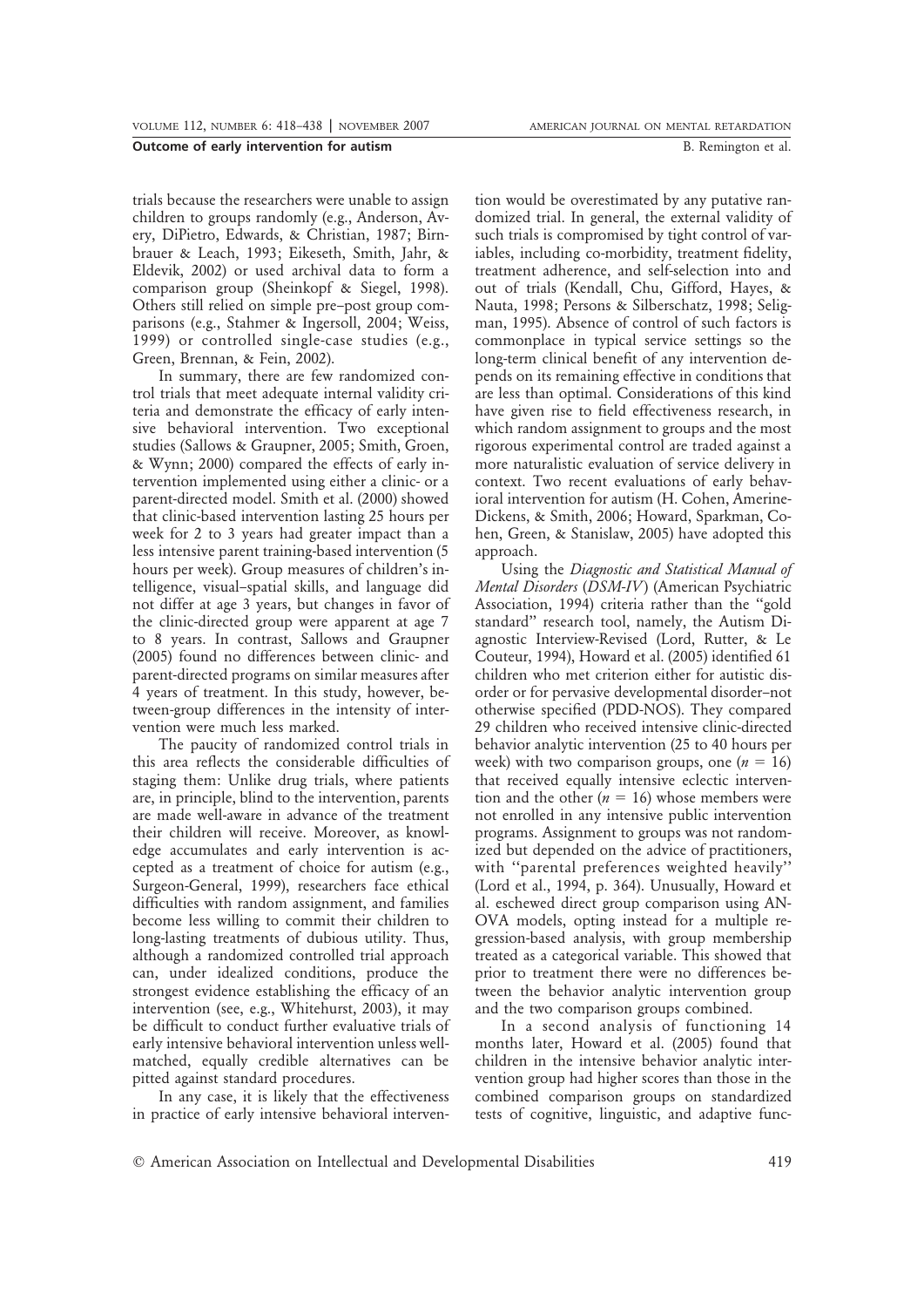tioning. Although the effects implied by these analyses were confirmed in a similar test of the absolute change scores on all measures, no analysis taking into account conditional change (i.e., relative to baseline scores) was presented.

In a 3-year prospective outcome study carried out in a community setting, Cohen et al. (2006) compared 21 children receiving early intensive behavioral treatment with an equal number of children participating in public school special education classes. Random assignment to groups was not attempted; instead, assignment was based on parental preference and a file review process used to identify an IQ- and CA-matched child for each child receiving intensive intervention. In this way, it was possible to form a group of children ''who met participation criteria . . . and whose parents chose other services'' (p. S147). Both groups included some children with a diagnosis of autism and others with a PDD-NOS diagnosis, but the proportion of the latter was lower in the intervention group. Analysis of covariance (ANCOVA), using baseline scores as the covariates, and comparing performance after 1, 2, and 3 years revealed that the intensive group was superior on measures of IQ and adaptive behavior, but not on measures of language or nonverbal skills. Moreover, the absence of a Group  $\times$  Time interaction indicated that between-group performance differences achieved after 12 months did not increase throughout the treatment. The number of children scoring in the normal range on the primary outcome measure (IQ) was higher in the intensive intervention group after 3 years, but this difference was not statistically significant.

Results of the Howard et al. (2005) and H. Cohen et al. (2006) studies suggest that early intensive behavioral intervention can be effective when delivered in more typical community settings and when compared with treatment as usual the typical mix of interventions available to children with autism. However, in common with almost all research in this area, these researchers did not consider two crucial questions that we sought to address in the present research. First, does early intensive behavioral intervention have an impact beyond the cognitive, language, and adaptive behavior deficits associated with autism, additionally affecting the characteristic diagnostic symptoms of the disorder? In the present study, we included rating scale measures of autistic presentation, behavior problems, and prosocial behavior, as well as an observational measure of joint attention (Mundy & Crowson, 1997). The second issue we addressed concerns the impact of intensive intervention on family members. This has been explored only minimally, and although existing data suggest that the mothers and siblings of participating children are not adversely affected (Birnbrauer & Leach, 1993; Hastings, 2003a; Hastings & Johnson, 2001; Smith, Buch, & Gamby, 2000; Smith, Groen, & Wynn, 2000), there is as yet no published controlled study of a range of measures of both maternal and paternal well-being.

We also explored a key methodological issue relating to intervention effectiveness by adopting a more precise approach to identifying ''best outcome'' children based on Jacobson and Truax's (1991) objective criteria for establishing whether a particular child has benefited meaningfully from an intervention. These criteria are (a) *reliable change* (the extent to which statistical factors can be ruled out as an explanation for apparent change) and (b) *clinically significant change* (the extent to which change is also clinically meaningful). Although in earlier research investigators have used a criterion of IQs moving to within the normal range (Birnbrauer & Leach, 1993; Eikeseth et al., 2002; Lovaas, 1987; McEachin et al., 1993; Sallows & Graupner, 2005; Smith et al., 2000), to the best of our knowledge this is the first study simultaneously to apply statistical criteria for both reliable and clinical change to the outcomes for early intensive behavioral intervention programs.

We explored these three key issues within the United Kingdom educational system, where in previously published research, based on an uncontrolled survey of the impact of home programs, Bibby, Eikeseth, Martin, Mudford, and Reeves (2001) reported only minimal outcomes and wide variations in the quality and intensity of service delivery. In contrast, we sought to construct the most rigorously controlled field effectiveness study achievable within the constraints of the prevailing culture. This involved a prospective 2-year longitudinal design, comparing children with autism whose families had chosen intensive behavioral intervention from a range of different service providers in England with children whose parents were not seeking this type of intervention and were receiving typical statutory services (treatment as usual).

In summary, we designed this study as a rigorous test of whether early intensive behavioral intervention for children with autism can be beneficial in routine use, incorporating a wide range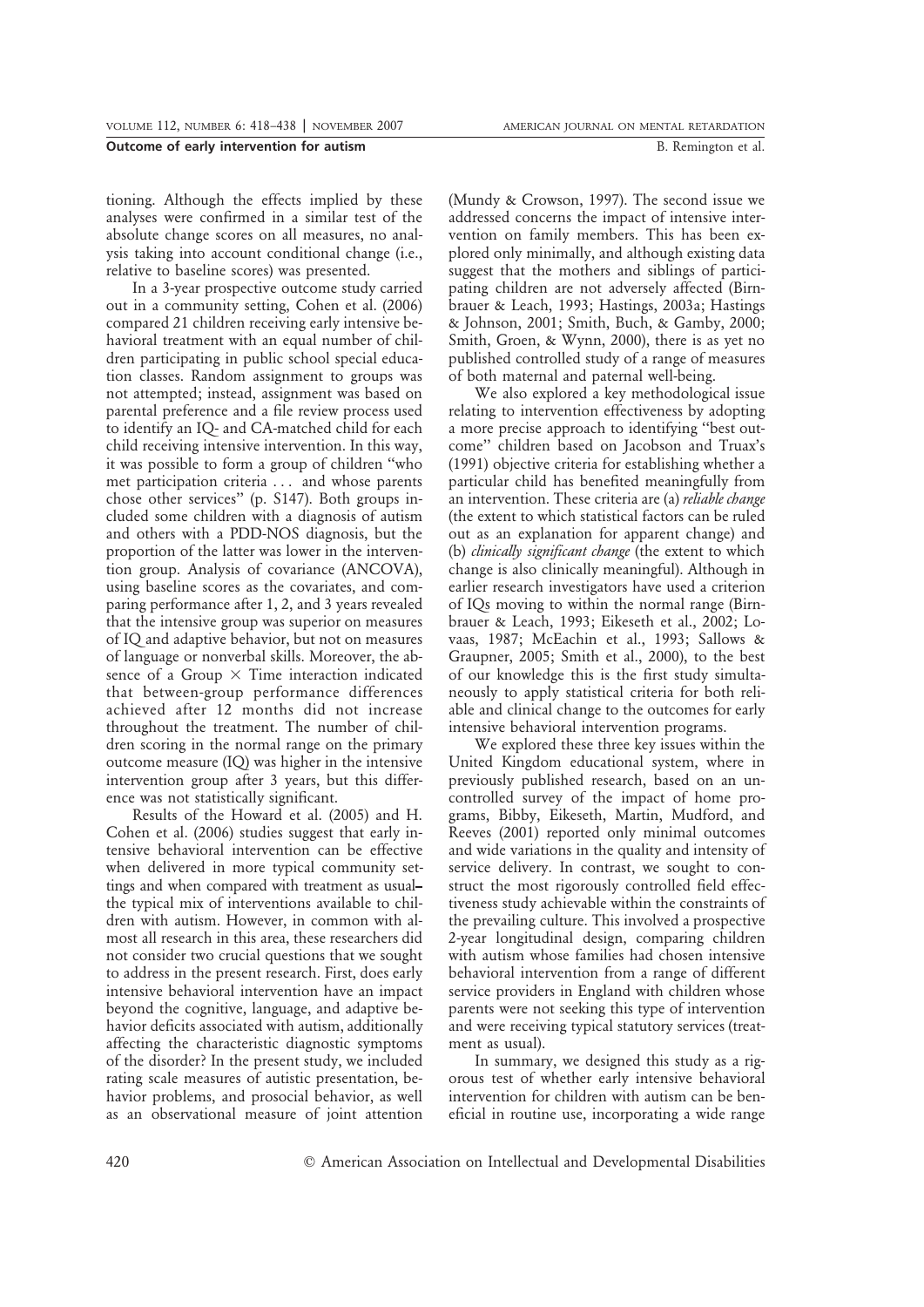of outcome measures for both children with autism and their parents. We used objective criteria to identify children achieving ''best outcome.'' Following previous effectiveness studies, we expected intervention to lead to improvements in children's cognitive, language, and social functioning when compared with treatment as usual. Existing family research suggests that parents' psychological well-being would not be adversely affected by engagement with intensive intervention, although it was unclear whether positive outcomes could be expected. Given the lack of published data, we had no expectations as to whether there would be positive changes in ratings of autistic symptoms, behavior problems, or measures of joint attention behaviors following early intensive behavioral intervention.

## **Method**

#### *Design Overview*

Two groups of preschool children with a formal diagnosis of autism were identified. Parents of children in the intervention group had opted for early intensive behavioral intervention, either provided from public funds or purchased privately; parents of children in the comparison group were not actively seeking behavioral intervention, and instead were receiving publicly funded standard provision offered by their Local Education Authority (i.e., treatment as usual). Assessments of the children's cognitive functioning, adaptive behavior, autistic behaviors, and social and communicative skills were undertaken at three datacollection points: prior to intervention (baseline); after 1 year, and again after 2 years of intervention (12- and 24-month assessments). Measures of parental mental health, stress, and positive perceptions of their child were obtained at the same time points.

## *Participants*

*Children with autism.* Children were recruited through referrals from local education authorities, through advertisements placed with the United Kingdom National Autistic Society, its regional branches, and through parent groups or charities. Demographic data relating to families appear in Table 1 and to children, in Table 2 (for baseline information, see *Results*). To meet the inclusion requirements for this study, all children in both the intervention and comparison groups had to meet the following criteria. First, we required a diagnosis of autism based on the Autism Diagnostic Interview-Revised carried out by an assessor (the last author), who was fully trained to administer and score this instrument for research purposes. All children had also either previously been diagnosed with autism by a clinician independent of the research program or had a suspected diagnosis of autism. Second, children were required to be between 30 and 42 months of age at time of their induction. Third, they were required to be free of any other chronic or serious medical condition that might interfere with the ability to deliver consistent intervention or might otherwise adversely affect development. Finally, all the children lived in the family home.

We identified 44 children who met these criteria. The families of 23 of them, constituting the intervention group, had opted for early intensive behavioral intervention, either receiving provision from the University of Southampton and funded through their local education service  $(n = 13)$  or through a private service provider  $(n = 10)$ . In the latter cases, services were either paid for by the parents themselves or by their local education service. The remaining 21 families, the comparison group, were receiving various forms of publicly funded educational provision for their children. The groups differed slightly on chronological age (CA), with the comparison group children  $(M =$ 38.4 months,  $SD = 4.4$ ) being on average approximately 3 months older than the children in the intervention group ( $M = 35.7$  months,  $SD = 4.0$ ),  $t(42) = 2.14, p < .05$ . None of the other demographic variables assessed for the children differed between the two groups at baseline assessment. Chronological age was explored as a control variable in the main statistical analyses.

*Parents.* Forty-four mothers and 31 fathers of children in the intervention and comparison groups provided data on some aspects of the child's functioning and on their own well-being. Their demographic details are shown in Table 1. In the sample as a whole, there were 40 couples at the baseline assessment. Nine families had a father at home who declined to participate throughout the research. For 4 families, the father was not living in the same home as the mother and the child with autism at baseline; these fathers did not participate throughout the research. The two groups were very similar on the majority of parent/family demographic characteristics. Although some demographic differences appear to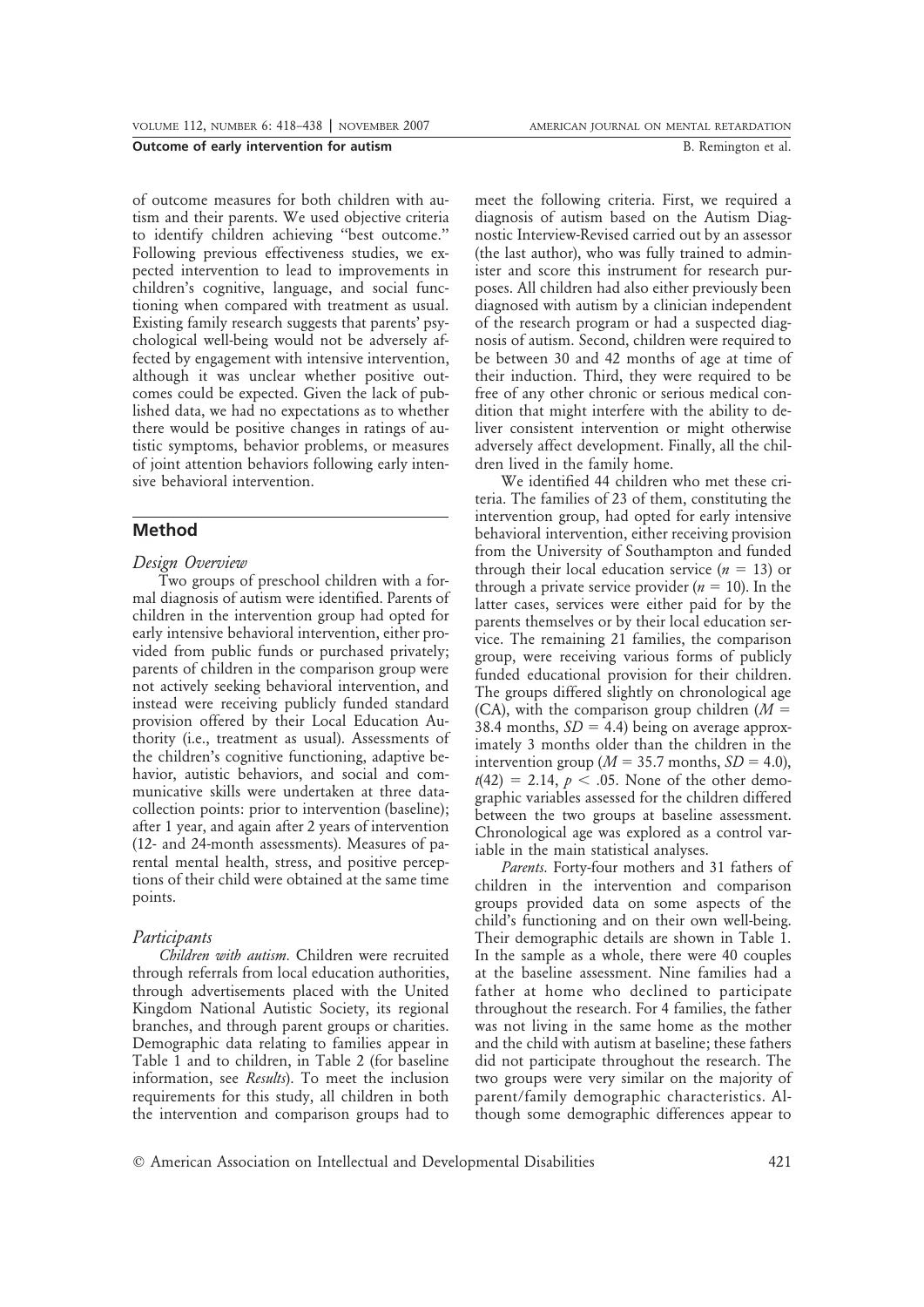# VOLUME 112, NUMBER 6: 418–438 ! NOVEMBER 2007 AMERICAN JOURNAL ON MENTAL RETARDATION

**Outcome of early intervention for autism** B. Remington et al.

| Intervention ( $n = 23$ )                                  | Comparison ( $n = 21$ ) |             |           |  |
|------------------------------------------------------------|-------------------------|-------------|-----------|--|
| n/                                                         | n/                      |             |           |  |
| Demographic<br>Mean<br>$%$ /SD<br>Range                    | Mean                    | $%$ /SD     | Range     |  |
| Families                                                   |                         |             |           |  |
| Marital status                                             |                         |             |           |  |
| Married<br>16<br>69.6                                      | 16                      | 76.2        |           |  |
| 4<br>Living with partner<br>17.4                           | 4                       | 19          |           |  |
| Divorced/Separated/Single and                              |                         |             |           |  |
| not living with partner<br>3<br>13                         | 1                       | 4.8         |           |  |
| Siblings                                                   |                         |             |           |  |
| 21.7<br>0<br>5                                             | 3                       | 14.3        |           |  |
| 11<br>47.8<br>1                                            | 13                      | 61.9        |           |  |
| $\overline{2}$<br>$\overline{7}$<br>30.4                   | 4                       | 19          |           |  |
| 3<br>$\mathbf 0$<br>0                                      | 1                       | 4.8         |           |  |
| Siblings with developmental disabilities                   |                         |             |           |  |
| $\pmb{0}$<br>20<br>87                                      | 13                      | 61.9        |           |  |
| $\overline{2}$<br>1<br>13                                  | $\overline{7}$          | 33.3        |           |  |
| $\overline{2}$<br>$\mathbf 0$<br>0                         | 1                       | 4.8         |           |  |
| All mothers ( $n = 44$ )<br>23                             | 21                      |             |           |  |
| Mean age<br>35.7<br>4.0<br>$26 - 42$                       | 33.6                    | 3.8         | $26 - 41$ |  |
| Level of education                                         |                         |             |           |  |
| No university education<br>13<br>57                        | 17                      | 81          |           |  |
| University education<br>10<br>43                           | $\overline{4}$          | 19          |           |  |
| Paid work<br>$\overline{7}$<br>30.4                        | 7                       | 33.3        |           |  |
| Full-time<br>0<br>0                                        | 0                       | $\mathbf 0$ |           |  |
| Part-time<br>7<br>100                                      | 7                       | 100         |           |  |
| All fathers living in the family home ( $n = 40$ )<br>20   | 20                      |             |           |  |
| Mean age<br>38.8<br>5.5<br>$31 - 50$                       | 37.1                    | 4.8         | $30 - 53$ |  |
| Level of education                                         |                         |             |           |  |
| No university education<br>10<br>50                        | 11                      | 55          |           |  |
| University education<br>50<br>10                           | 9                       | 45          |           |  |
| Paid work<br>95<br>19                                      | 18                      | 90          |           |  |
| Full-time<br>19<br>100                                     | 17                      | 94.4        |           |  |
| Part-time<br>0<br>0                                        | 1                       | 5.6         |           |  |
| Fathers who responded to questionnaires ( $n = 31$ )<br>16 | 15                      |             |           |  |
| 38.7<br>4.8<br>$31 - 50$<br>Mean age                       | 37.5                    | 5.4         | $30 - 53$ |  |
| Level of education                                         |                         |             |           |  |
| No university education<br>44<br>7                         | 8                       | 53          |           |  |
| University education<br>9<br>56<br>Paid work               | 7                       | 47<br>86.7  |           |  |
| 15<br>93.8<br>Full-time<br>15<br>100                       | 13<br>12                | 92.3        |           |  |
| Part-time<br>$\pmb{0}$<br>0                                | 1                       | 7.7         |           |  |

# **Table 1.** Demographic Characteristics of Families by Group

*Note.* All mothers responded to the questionnaires but only 31 fathers responded similarly. Data for both subsamples appear in the table.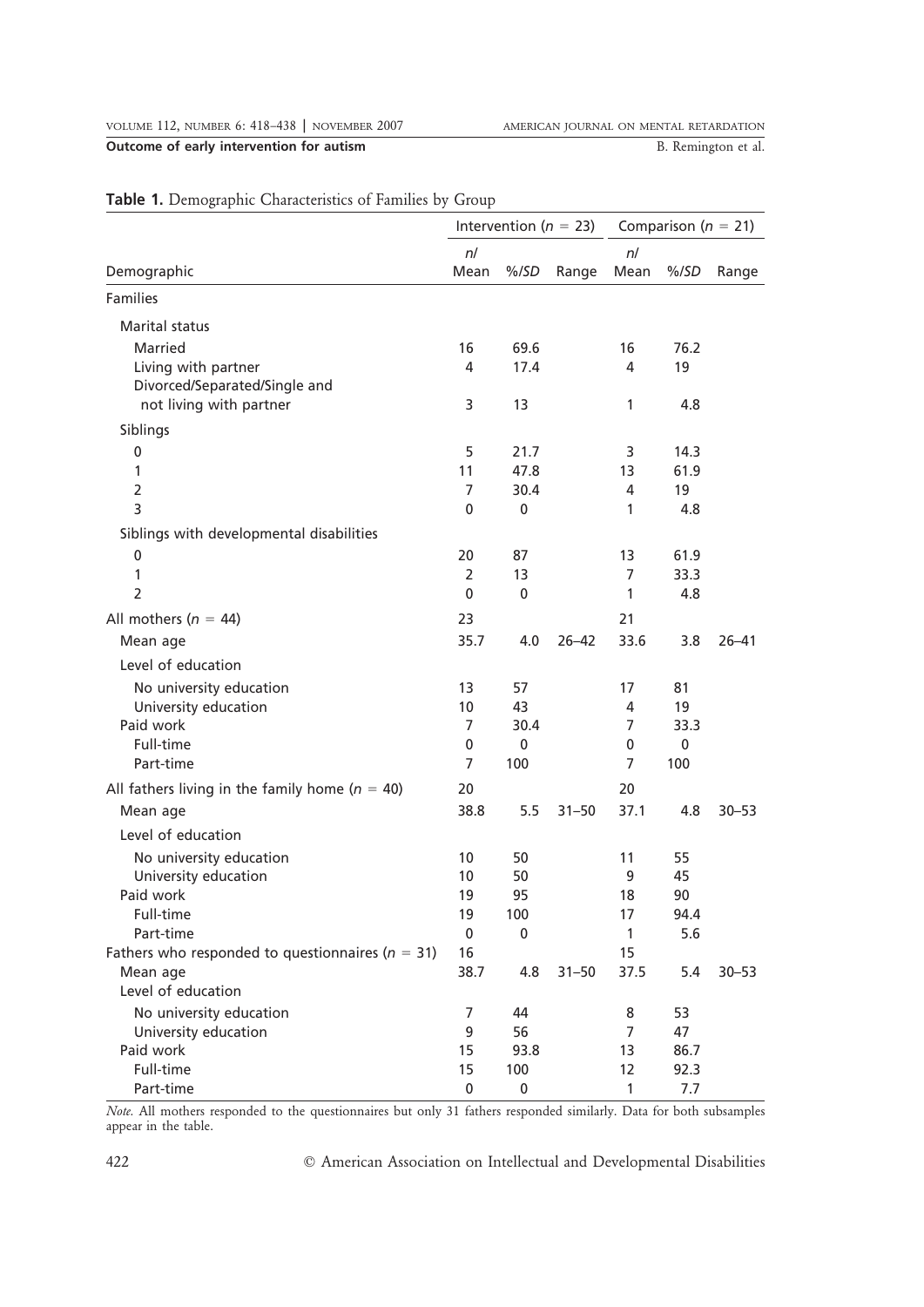|                              | <b>Baseline</b> |                               |               | 12-month assessment           | 24-month assessment |                |  |  |
|------------------------------|-----------------|-------------------------------|---------------|-------------------------------|---------------------|----------------|--|--|
| Measure                      |                 | Intervention Comparison       | Intervention  | Comparison                    | Intervention        | Comparison     |  |  |
| $10**$                       |                 | 61.43 (16.43) 62.33 (16.64)   | 68.78 (20.49) | 58.90 (20.45)                 | 73.48 (27.28)       | 60.14 (27.76)  |  |  |
| $MA$ <sup>a**</sup>          |                 | 22.04 (6.89) 23.71 (6.00)     | 33.70 (10.16) | (9.89)<br>29.81               | 44.39 (16.39)       | 38.00 (17.44)  |  |  |
| <b>VABS</b> <sup>b</sup>     |                 |                               |               |                               |                     |                |  |  |
| Composite                    |                 | 114.78 (26.89) 113.57 (29.78) |               | 169.70 (49.07) 145.76 (45.56) | 202.83 (61.98)      | 182.86 (58.89) |  |  |
| Communica-                   |                 |                               |               |                               |                     |                |  |  |
| tion                         |                 | 23.52 (11.35) 21.62 (10.81)   | 42.83 (18.25) | 34.62 (17.17)                 | 54.74 (24.43)       | 46.00 (24.51)  |  |  |
| Daily Living*                | 24.13 (7.49)    | 25.43 (10.56)                 | 39.52 (14.71) | 35.52 (14.34)                 | 50.22 (16.46)       | 44.67 (16.99)  |  |  |
| Socialization                | (6.65)<br>29.57 | 28.29 (7.48)                  | 38.52 (12.57) | 33.14 (11.77)                 | 43.52 (15.94)       | 41.48 (14.52)  |  |  |
| Motor Skills*                | (6.37)<br>37.57 | 38.24 (7.06)                  | 48.83 (6.84)  | 44.48 (7.70)                  | 54.35 (9.12)        | 50.71 (8.21)   |  |  |
| Joint attention <sup>c</sup> |                 |                               |               |                               |                     |                |  |  |
| Initiating                   | 3.33(4.40)      | $3.63$ $(4.92)$               | 7.71(7.52)    | $6.19$ $(8.79)$               | 11.76 (9.41)        | 11.19 (13.86)  |  |  |
| Responding*                  | (3.62)<br>5.29  | 5.94 (3.91)                   | 8.95 (4.18)   | (5.21)<br>7.13                | $11.29$ $(3.47)$    | 10.06 (4.99)   |  |  |
|                              |                 |                               |               |                               |                     |                |  |  |

**Table 2.** Unadjusted Means (*SD*s) of Child Measures by Group and Assessment Point

a Mental age. <sup>b</sup> Vineland Adaptive Behavior Scales Raw Scores. <sup>c</sup> Measured using the Early Social Communication Scales.  $*p < .05.$  \*\* $p < .01$  on main effects for combined 12- and 24-month data. Intervention group  $n = 23$  and comparison group  $n = 21$ , except for joint attention, intervention group  $n = 21$ ; comparison group  $n = 16$ .

be present, no differences between the groups were large enough to reach statistical significance at the .05 level. Thus, none of these characteristics were considered as candidate control variables in the following analyses.

#### *Child Measures*

We used norm-referenced instruments to gather the cognitive, language, and behavioral outcome data for the children. The assessments were chosen for their good psychometric properties and use in published outcome studies with similar populations. An important consideration was their potential utility for testing children with autism. Many tests require language skills and sustained attention, two abilities that may also be affected in such children, whose symptomatic deficits in language, intellectual, neurological, adaptive behavior, and interpersonal skills could influence performance on standardized measures and thus impact on the reliability and validity of any test. All tests were administered according to the standard procedures to ensure our data were comparable with those from other studies. Although in some cases this could potentially have led to an underestimate of children's ability (e.g., children reaching a ceiling on the Bayley Scales may have continued to score on the nonverbal, nonsocial items had these been administered), scoring methods did not differentially favor either group.

The tests selected were administered by a master's level trained psychometrician (the third author), who had over 4 years of experience with children who have autism and who exercised every caution to obtain reliable and valid data. Although resources did not allow for formal independent reliability checks when assessments by independent psychometricians were available, these scores were always within a standard error of measurement of those reported below. Moreover, the third author was not informed of group status, worked independently of intervention teams, had no access to intervention reports, and her contact with the family was limited to the annual assessments.

*Intellectual functioning.* The Bayley Scales and the Stanford Binet Intelligence Scale: Fourth Edition (Thorndike, Hagen, & Sattler, 1986) were both chosen, in part, for their low floor. The Bayley, designed for children up to 42 months of age, is appropriate for children with intellectual disabilities or those whose language skills are not sufficiently advanced to take a full-scale intelligence test. If children received the Bayley scales at a CA that exceeded the norms of the test, a mental age (MA) was calculated based on their raw score using Table B.2 in the Bayley manual. A ratio IQ was then computed based on the MA/CA  $\times$  100 formula. The Stanford-Binet provides normative data from the age of 2 years and, with only one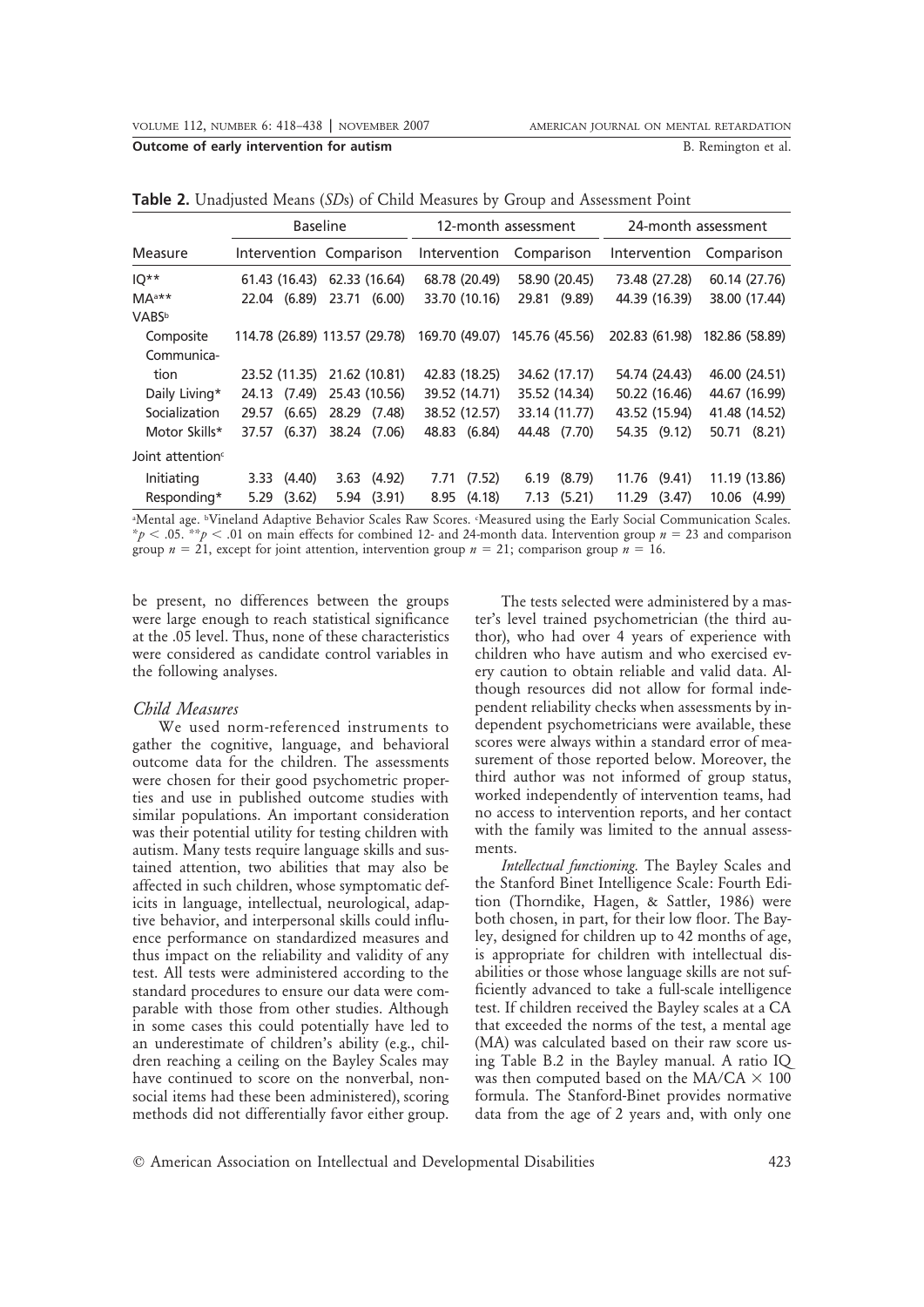timed subtest, provides a good deal of flexibility when assessing children with autism.

*Language.* The Reynell Developmental Language Scales–Third Edition (Edwards et al., 1997) was chosen primarily because it is one of the few language assessments previously used in early intensive behavioral intervention outcome studies and provides separate measures of expressive language and comprehension. However, the updated United Kingdom normed version used provides normative data only from 21 months of age, significantly older than the norms in the 1985 version, which begin at 12 months.

*Adaptive skills.* The Vineland Adaptive Behavior Scale–Survey Form (Sparrow, Balla, & Cicchetti, 1984) was chosen based on its prolific use and the fact that it could be administered in a short version (the survey form). The Vineland assesses adaptive behavior across four domains: Socialization, Communication, Daily Living Skills, and Motor Skills. Unfortunately, improvements in the adaptive behavior of children with autism are not always reflected in Vineland standardized scores. This is in part because higher functioning children show uneven developmental profiles with interdomain scatter (Burack & Volkmar, 1992) and in part because low-functioning children may show little scatter, owing to basal effects (Carter et al., 1998). To avoid such problems in research (as opposed to diagnostic) applications with children who have autism, Carter et al. (1998) recommended that raw scores be used in preference to standardized scores.

*Rating scales for child behavior.* The Positive Social subscale of the Nisonger Child Behavior Rating Form (Tassé, Aman, Hammer, & Rojahn, 1996) and the parent report version of the Developmental Behavior Checklist (Einfeld & Tonge, 1995) were chosen to assess child behavior. The Nisonger is an informant behavior rating scale designed to assess children with intellectual disabilities. The Developmental Behavior Checklist is a behavior rating questionnaire yielding a Total Behavior Score, indexing the severity of behavior problems and offering a subset of items that function as a reliable and valid autism screening tool (the Developmental Behavior Checklist-Autism Screening Algorithm, Einfeld & Tonge, 2002). The Autism Screening Questionnaire (Berument, Rutter, Lord, Pickles, & Bailey, 1999) was also used. Derived from the Autism Diagnostic Interview algorithm (Lord et al., 1994) and completed by parents, this instrument provides a dimensional score for the symptoms of autism that was used in the analyses.

*Observational measures of nonverbal social communication.* The Early Social Communication Scales (Mundy, Hogan, & Dohering, 1996) is a videotaped semi-structured observational instrument in which the tester presents a standard set of toys in ways designed to elicit social and communicative behaviors in an ecologically valid context. The key variables obtained through administration of the scales were measures of initiating and responding to joint attention. *Initiating joint attention* refers to the frequency with which children use eye contact, pointing, and showing to share the experience of a toy or object during testing. *Responding to joint attention* refers to the number of times, over eight trials, in which a child correctly turned his or her eye gaze and aligned attention in the direction of the tester's distal point to a poster. Children with autism are less likely than typically developing children, or children with intellectual disabilities, to initiate or respond to joint attention (McEvoy, Rogers, & Pennington, 1993; Mundy & Crowson, 1997; Mundy, Sigman, Ungerer, & Sherman, 1986). Therefore, in the present study we assessed whether these social interaction behaviors would improve differentially for the intervention group as a result of participating in a program requiring many hours of one-to-one interaction with adults.

Interrater reliability was assessed using videotaped data from 25% of children (9) at each time point, scored by an independent rater blind to group status and trained to reliability level on Early Social Communication Scale training videotapes. Intraclass correlations between the paired ratings, used to assess consistency between raters' codes at all three assessment points, ranged from .95 to .99 for initiating joint attention and .96 to .97 for responding to joint attention.

# *Self-Report Measures of Parental Well-Being*

The Hospital Anxiety and Depression Scale (Zigmond & Snaith, 1983), chosen as a measure of parents' mental health, includes two subscales, one assessing depression and the other, anxiety. Previous research with parents of children with autism has shown that the measure maintains good reliability (internal consistency) for both mothers and fathers of children with autism (Hastings, 2003b; Hastings & Brown, 2002). The Parent and Family Problems subscale of the Questionnaire on Resources and Stress–Friedrich short form (Fried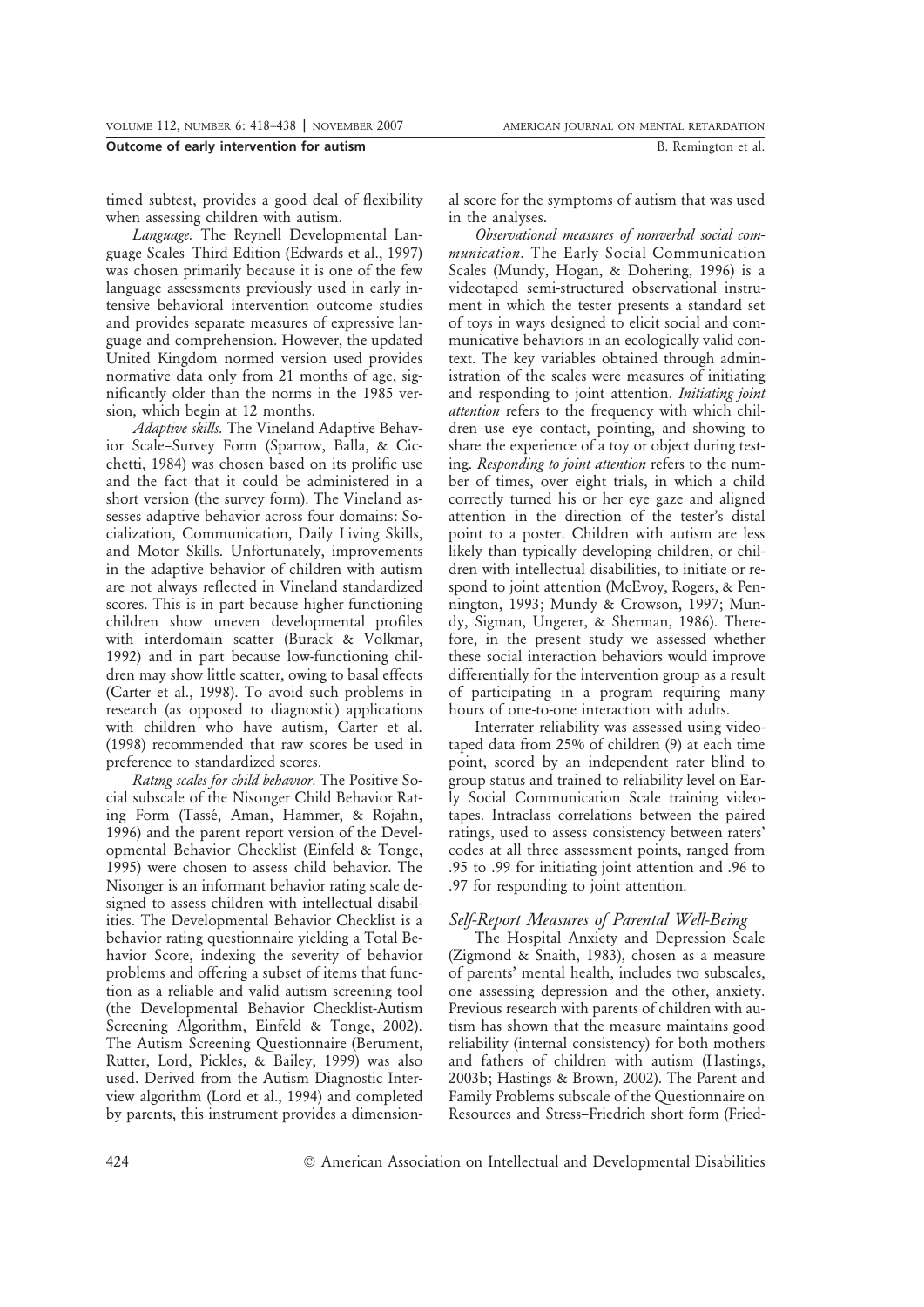rich, Greenberg, & Crnic, 1983) was chosen as a general measure of parental stress. This scale yields a total stress score after five items previously shown to constitute a robust measure of depression in parents of children with disabilities (Glidden & Floyd, 1997) have been removed from the scale. This modification ensured that there was no overlap between the measures of stress and of mental health. The resulting 15-item scale had strong internal consistency in the present sample (Kuder-Richardson coefficients were .87 for mothers and .83 for fathers at baseline). The Kansas Inventory of Parental Perceptions Positive Contributions subscale (Behr, Murphy, & Summers, 1992) was chosen as a measure of the degree to which parents hold positive perceptions of their child and the child's impact on the family (e.g., bringing the family closer together, helping other family members to become more understanding of other people, and being a source of happiness and fulfillment). In the present research, we used the total positive perceptions score. This score had a high level of internal consistency for both mothers, Cronbach's  $\alpha = .95$ , and fathers,  $\alpha = .95$ .

## *Procedure*

*Intervention group.* All children in the intervention group received home-based early intensive behavioral intervention for 2 years. Trained tutors and parents delivered one-to-one teaching based on applied behavior analysis for 25.6 hrs per week on average  $(SD = 4.8, \text{ range} = 18.4 \text{ to } 34.0)$ . Thirteen of the 21 programs were provided by the University of Southampton and were free at the point of use for the parents nominated by the local education authority that funded the University intervention team (which included the fourth, fifth, seventh, and eighth authors). The remaining programs were delivered by other United Kingdom service providers, either funded directly by the parents or purchased for the parents by their Local Education Authority. These included PEACH, a parent charity  $(n = 4)$ , London Early Autism Program  $(n = 1)$ , United Kingdom–Young Autism Progamme ( $n = 1$ ), and East Sussex Local Education Authority ( $n = 1$ ). The remaining child spent 9 months with PEACH, 9 months with a private consultant, and the final 6 months at a school where applied behavior analysis was regularly employed (he was the only child to attend such a school).

Although interventions were delivered by a range of service providers, they had in common the 10 features characterizing research-based interventions identified by Green et al. (2002, p. 70). Treatment began in the home during the children's 3rd or 4th year and continued for 2 years. It involved 20 to 30 hrs a week of structured teaching, based on the principles of applied behavior analysis. Thus, programs used discrete trial training methods (Lovaas, 1993) and incorporated generalization procedures to extend and maintain emerging behavioral repertoires. Elements of natural environment training (Sundberg & Partington, 1999) and verbal behavior (Partington & Sundberg, 1998) were also integrated into the majority of the interventions.

In some cases, recognized alternative and augmentative communication systems based on behavioral principles were incorporated into interventions to address absence of speech and provide children with an initial means of communication. At 12 months, 44% (10) of the children in the intervention group were using the Picture Exchange Communication System and 17% (4) continued to do so at 24 months. For sign language or Makaton Communication Systems, the figures were 44% (10) at 12 months and 35% (8) at 24 months, respectively.

Intervention programs covering all aspects of functioning (e.g., language, other cognitive, social, motoric) were individualized for each child, based on ongoing analysis of current strengths and needs, taking into consideration typical developmental trajectory and practicability. Programs were thus progressive: When simpler skills were acquired, more complex skills were established as behavioral objectives, and this process continued throughout the 2 years of intervention. Similarly, as children's skills increased, the process of facilitating access to appropriate school settings was initiated.

The program was delivered to each child by a team of 3 to 5 therapists trained in the use of behavior analytic procedures (e.g., shaping, chaining, prompting, fading, modeling, discrimination learning, task analysis, functional analysis) and supervised by more experienced staff members, including a supervisor who had substantial experience with early intensive behavioral intervention and, in the majority of cases, a consultant with still greater experience to PhD level and/or a track record of research publication in behavior analysis. Parents also delivered therapy, which was supervised in the same way.

Supervision of each tutor team was accom-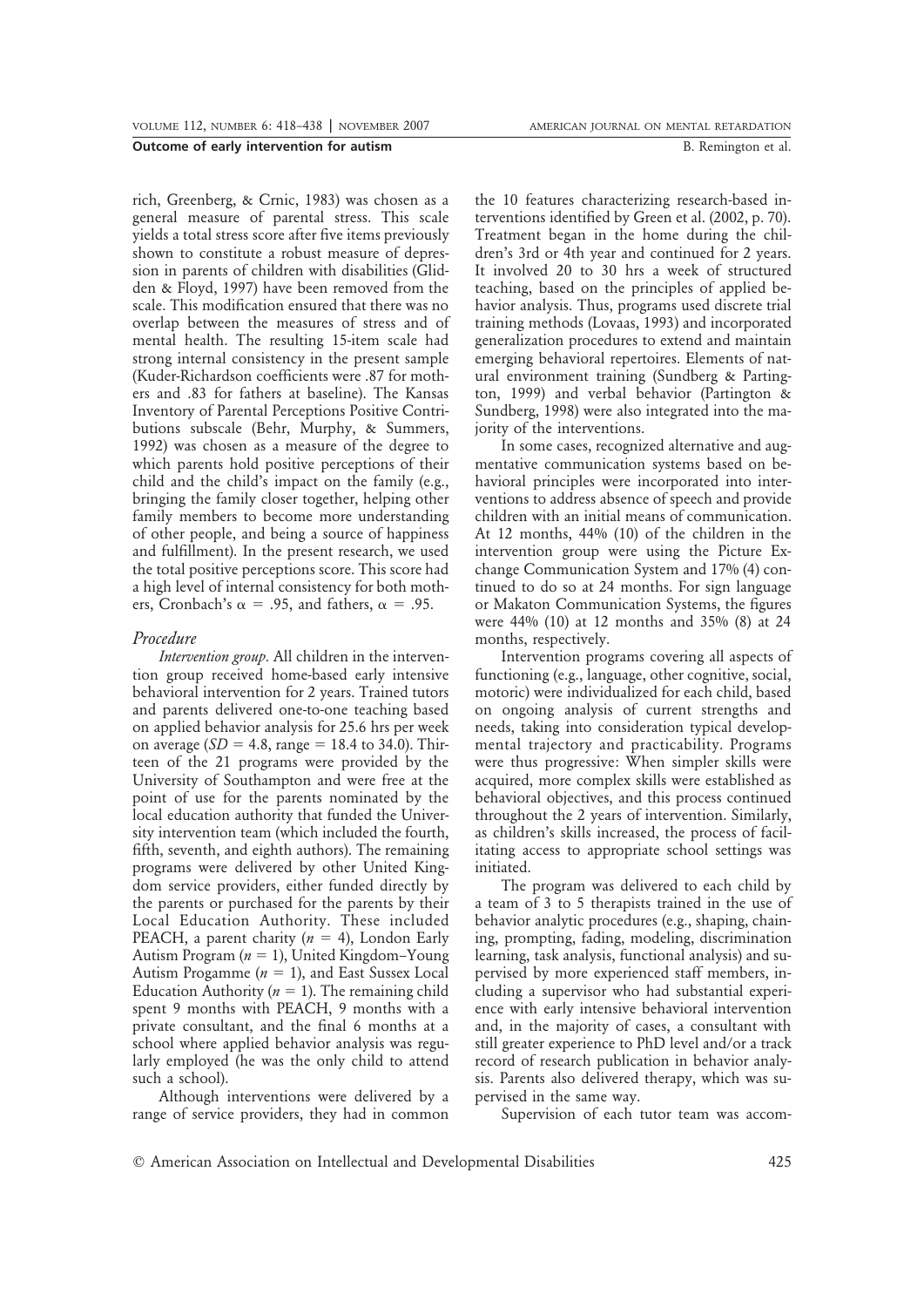plished using a workshop model in which supervisors arranged extended team meetings at regular intervals. The frequency of team meetings depended on the service provider; for the 13 children receiving University of Southampton supervised intervention, meetings were twice a month, with additional regular training overlaps; for the remaining children, meetings were less frequent (range  $= 4$  to 12 weeks). During meetings, the child's progress since the previous meeting was assessed, programs were added or modified, and members of the team (including the parents) practiced the programs to be implemented next. Consultants attended meetings on a less frequent basis (on average, once every 2 months), but they were available by telephone or email to provide additional clinical supervision. Between meetings, supervisors were similarly available to the team and parents.

No child in the intervention group was attending school at the baseline assessment, but by the 12-month assessment, 13 (57%) attended a mainstream school for an average of 5.8 hrs per week. At the 24-month assessment, 17 children (74%) attended mainstream school for an average of 13.28 hrs per week; and 22% (5), a special needs school for an average of 9.15 hrs per week. The remaining child continued with only the home-based program. Because most children in the intervention group were simultaneously attending school and receiving home programs, school hours were somewhat lower than those for the comparison group children at the first and second year of the study. Treatment and Education of Autistic and Related Communication Handicapped Children-TEACCH principles (Schopler, Mesibov, & Baker, 1982) were sometimes incorporated into school provision of 2 children (9%) receiving this intervention at the 12-month assessment and 13% (3) at the 24-month assessment).

Apart from behavioral treatment and schooling, some children in the intervention group also received other interventions: 65% (15) were receiving speech therapy at the baseline assessment; 22% (5), at the 12-month assessment; and 26% (6), after 24 months. Dietary interventions (typically gluten and casein restriction) were also commonly reported, with 11 children (48%) on restricted diets at baseline, and 14 (61%) and 12 (52%) at the 12 and 24 months, respectively. Finally, parents also reported the use of routine prescription medication:  $4\%$  (1) at baseline,  $17\%$  (4) at the 12-month assessment, and 4% (1) at 24 months. Vitamin injections or high doses of vitamins were given to 6 children (26%); 10, 44%; and 7, 30%, respectively, at baseline, 12-, and 24 month assessment; and homeopathic interventions, 5 children (22%) at baseline; 2 (9%) at 12 months; and 1, 4% at 24 months.

*Comparison group.* The children in the comparison group received their local education authorities' standard provision for young children with autism. Thus, over the course of 2 years, they experienced a variety of interventions designed to ameliorate the impact of autism and enhance functioning, none of which were intensive or delivered on a one-to-one basis for the majority of time. The most frequently reported intervention was speech therapy: 12 of the children (57%) received it at the time of the baseline assessment, 67% (14) at the 12-month assessment, and 48% (10) at the 24-month assessment. As part of the children's experience of school, parents reported frequent use of TEACCH principles (38%, 8 children, and 52%, 11 children at 12 months and 24 months, respectively). Similarly, the Picture Exchange Communication System was frequently employed:(67%, 14 children and 76%, 16 children, respectively, at 12 and 24 months) and sign language or Makaton communication systems  $(24\%, n = 5 \text{ and } 48\%, n = 10, \text{ at } 12 \text{ and } 24)$ months) were used as alternative communication systems. Dietary interventions were also relatively common, with  $14\%$  ( $n = 3$ ) on special diets at baseline,  $19\%$  ( $n = 4$ ) at their 12-month assessment, and  $29\%$  ( $n = 6$  children) at the 24-month assessment. Prescription medication, vitamin, and homeopathic use were also reported: 5% (1 child) received prescription medication at baseline, 24% (5) at 12 months, and 19% (4) at 24 months. Vitamin injections or high doses of vitamins were not used with any of the children at baseline, and only 1 child (5%) at the 12- and 24-month assessments. Finally, homeopathic interventions were reported for 24% (5) of the sample at baseline, and for only 1 child (5%) at the 12- and 24-month assessments.

No child in the comparison group was attending school at baseline assessment. By the time of their 12- and 24-month assessments, however, in line with their education authorities' standard provision, all had a school placement. At the 12 month assessment, 48% (6) were in a mainstream environment; 43% (9), in a special educational needs school, and 10% (2), a mixed placement in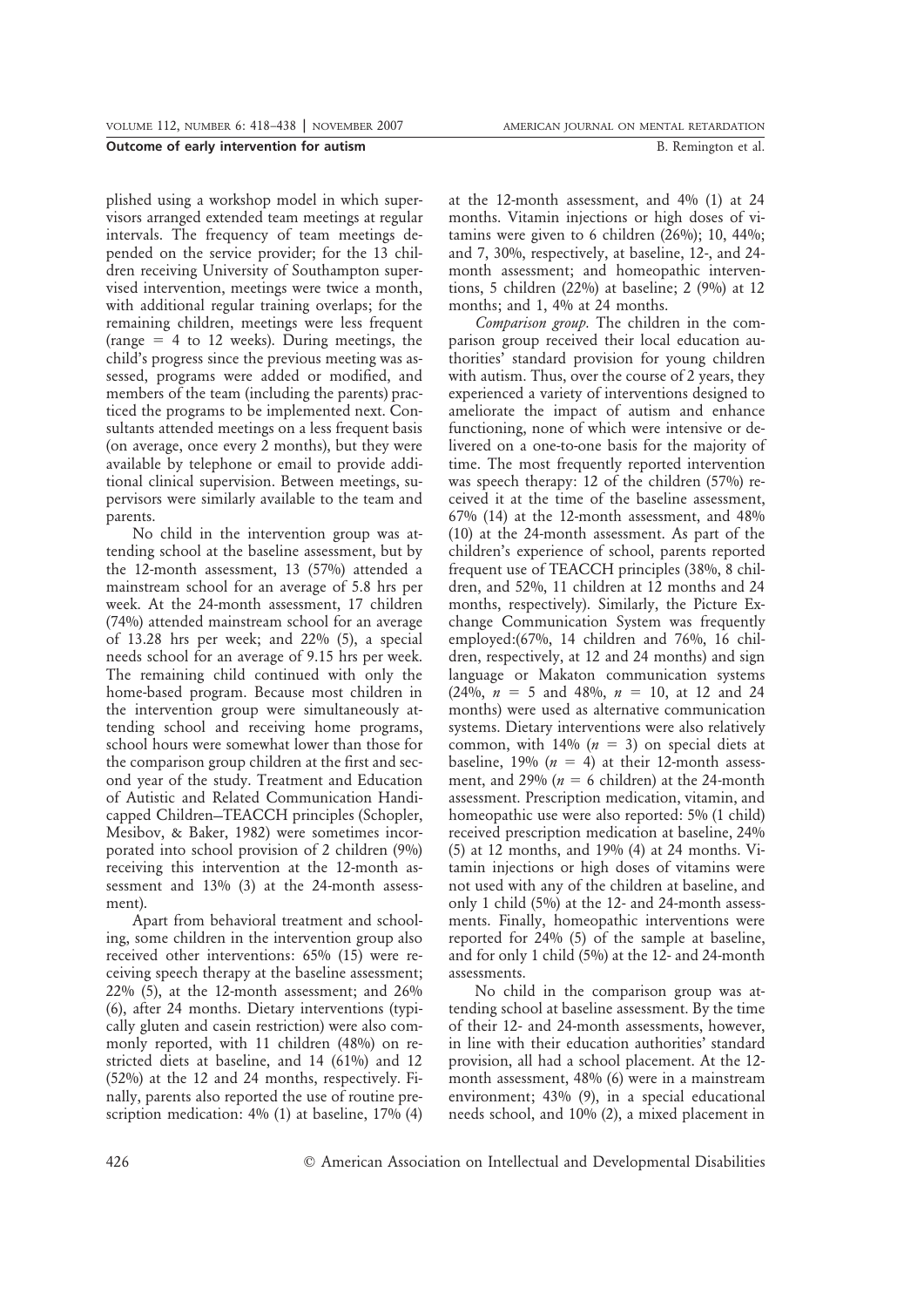which half their time was spent in each kind of school. The average number of hours per week spent at school was similar for each child no matter where they were placed (an average of 15.3 hrs spent in mainstream, 17 hrs spent in special needs, and 15 hrs spent in mixed placements). By their 24-month assessment, 48% (10 children) were in mainstream schools for a weekly average of 22.3 hrs and 52% were in special needs schools for 13.6 hrs per week.

Although intervention and comparison group children received similar levels of speech and language interventions at baseline, it is clear that this pattern was not sustained throughout the 24 month period. Typically, as reported below, this was because the intervention produced effects that reduced the need for other interventions such as sign language or Makaton.

*Psychometric assessments.* Outcome measures for children and parents were obtained at baseline, after 1 year of behavioral intervention or standard provision (12-month assessment), and after 2 years (24-month assessment). Performance-based tests were administered in a distraction-free environment at the family home. All questionnaires were mailed out to parents at the time of each of the three assessments and returned to research staff shortly afterwards. Telephone interviews using the Vineland were conducted with primary caregivers approximately 1 week prior to the children's assessment visits, which took place at the family home. These lasted approximately 60 min. Except for the Autism Diagnostic Interview, which the final author administered to parents in the home at the time of the baseline assessment, the third author administered all the standardized outcome measures using a uniform order of administration: (a) the Early Social Communication Scales, (b) the Bayley Scales of Infant Development or the Stanford Binet, and (c) The Reynell Developmental Language Scales (which was administered only if a child's language level was such that they could access the items on the test).

#### **Results**

*Overview of Analysis of Group Data*

To evaluate the effectiveness of behavioral intervention, we used ANCOVA models. Because the groups were not actively matched at baseline, baseline scores on outcome measures were entered as a covariate into analyses that, therefore, consisted of one between-groups factor: Group (intervention, comparison) and one repeated measures factor, Time (outcomes at 12 months vs. 24 months). In these models, a significant main effect of group would suggest larger changes in one group seen at both 12 and 24 months. A significant Group  $\times$  Time interaction would likely indicate that there were no significant betweengroup differences at one time point, but significant between-group differences at the other time point. Finding no main effects or interaction effects would suggest that the two groups did not differ after either 12 and 24 months.

For ease of comparison with other research and to facilitate later meta-analytic comparisons, unadjusted mean scores for outcome variables at baseline and at 12- and 24-month assessments are displayed in Tables 2 and 4 (children) and Table 5 (parents).

*Child outcome.* Table 2 displays the results for IQ, MA, raw scores on the Vineland subdomains, and the Early Social Communication Scale measures of Initiating and Responding to Joint Attention. The  $2 \times 2$  ANCOVA model, used to analyze outcomes at 12 and 24 months, revealed that four of these measures showed an advantage at 12 months for the intervention group over the comparison group that was maintained through to the 24-month assessment point. For IQ, there was a significant main effect of group,  $F(1, 41) = 7.72$ ,  $p = .008$ , but no interaction effect. Similarly, MA showed a significant main effect of group,  $F(1, 41) = 8.37, p = .006$ , but no interaction effect. Significant group effects (but no interactions) were also found for Vineland Daily Living Skills,  $F(1, 41) = 6.32, p = .016, and Vineland Motor$ Skills,  $F(1, 41) = 4.49$ ,  $p = .040$ , but not for the Vineland Composite score nor the Socialization and Communication domains. In all cases, children receiving early intensive behavioral intervention were out-performing children in the comparison group.

Seven children (2 in the intervention and 5 in the comparison group) were unable to participate in the baseline Early Social Communication Scale assessment because of behavioral problems, inattention, or absence of parental agreement to videorecording. However, employing Mann-Whitney tests, we were not able to identify differences at baseline, in terms of CA or outcome measures, between those children who accessed the assessment and those who did not. For those children who did, the  $2 \times 2$  ANCOVAs for 24month outcomes showed a significant main effect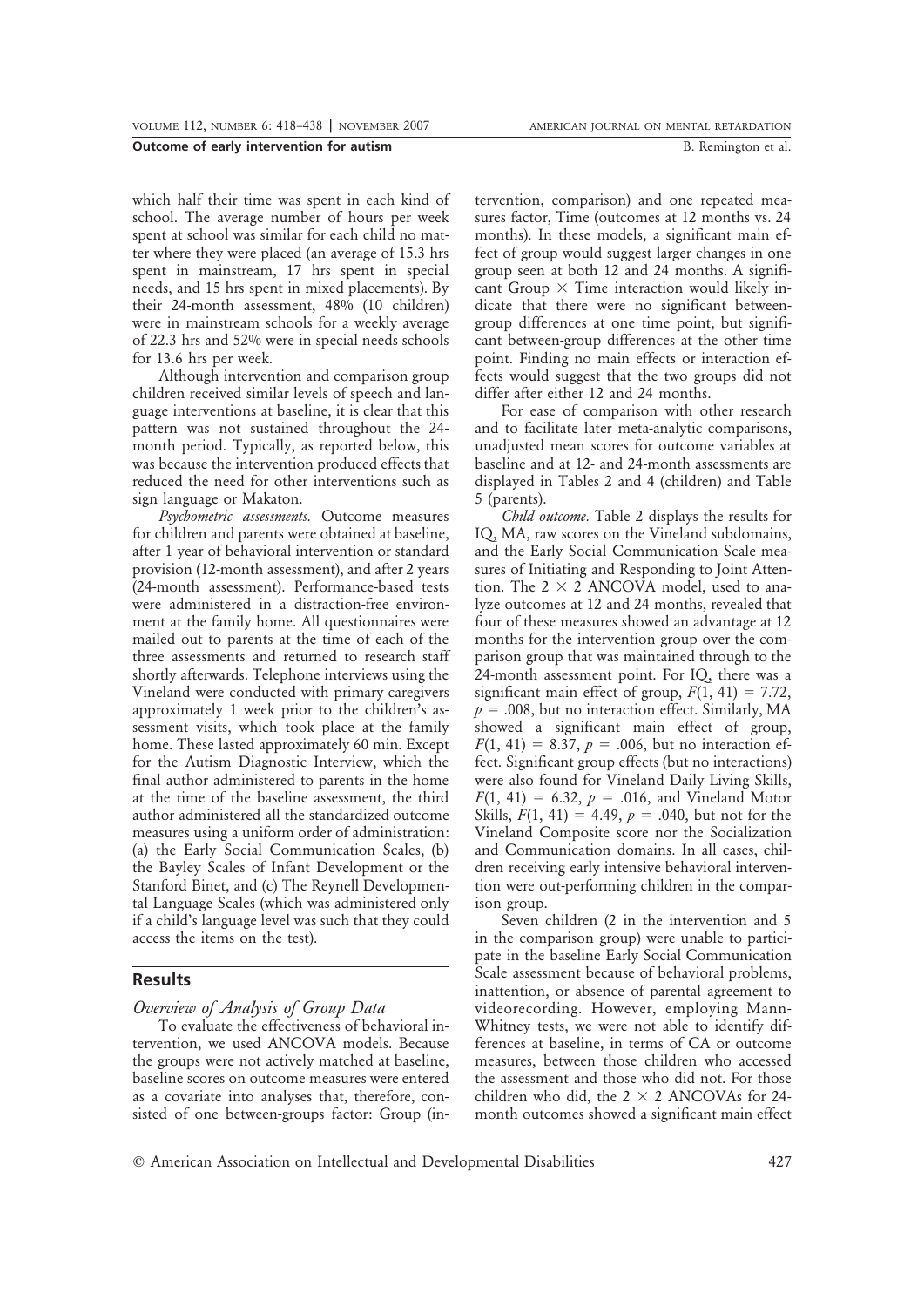of group for responding to joint attention in favor of the intervention group,  $F(1, 34) = 4.15$ ,  $p =$ .049, but no significant effect for initiating joint attention. Neither measure yielded significant interaction effects again, indicating that the effects were established by 12 months and maintained to 24 months.

Given that the baseline CAs of the intervention and comparison groups (35.7 and 38.3 months, respectively) differed significantly and that CA was correlated with IQ, MA, and some Vineland scores, we ran further ANCOVAs for these variables, with CA as an additional covariate. Three of four of the group effects described above similarly remained significant at conventional levels, but the Vineland Motor Skills main effect achieved only marginal significance,  $p =$ .057.

Unfortunately, when tested, some children were unable to obtain a score on the Reynell Developmental Language Scales, particularly at baseline, owing to the higher norms produced for the third edition of the test (Edwards et al., 1997). Thus, the raw data for this measure were incomplete. Therefore, we evaluated group effects on the Reynell using a frequency analysis in which the numbers of children obtaining versus those not obtaining a score on the Reynell were compared at the three data-collection points using  $2 \times 2$  chisquare tests. The group frequencies are shown in Table 3. These tests revealed no differences between groups at baseline for comprehension, but significant differences in favor of the intervention group both at 12 months,  $\chi^2(1, N = 44) = 4.13$ ,  $p = .042$ , and 24 months,  $\chi^2(1, N = 44) = 8.39$ ,  $p = .004$ . Similarly, the groups did not differ at baseline for expressive language, but significant differences in favor of the intervention group were observed both at 12 months,  $\chi^2(1, N = 44)$  = 5.02,  $p = .025$ , and 24 months,  $\chi^2(1, N = 44) =$ 10.06,  $p = .002$ .

Table 4 shows mothers' and fathers' ratings of their child's behavior problems, prosocial behaviors, and autistic behavior. Analyses of covariance at 24 months revealed a significant group effect for mother-reported positive social behavior,  $F(1, 41) = 9.07, p = .004$ , and a marginally significant group effect for fathers on this scale,  $F(1, 28) = 4.09, p = .053$ . In both cases, more positive social behavior was reported for the intervention group. No further significant main effects of group and no interaction effects were

Table 3. Frequencies of Children by Group Achieving a Score on the Reynell Verbal Comprehension Scale and Expressive Language Scale at Three Assessment Points

|                          | Reynell Verbal<br><b>Comprehension Scale</b> |                               |  |  |  |  |  |
|--------------------------|----------------------------------------------|-------------------------------|--|--|--|--|--|
| Assessment<br>time/Group | Verbal<br>comprehension                      | <b>Expressive</b><br>language |  |  |  |  |  |
| <b>Baseline</b>          |                                              |                               |  |  |  |  |  |
| Intervention             | 4                                            | $\mathcal{P}$                 |  |  |  |  |  |
| Comparison               | 3                                            |                               |  |  |  |  |  |
| 12-month                 |                                              |                               |  |  |  |  |  |
| Intervention             | 19                                           | 17                            |  |  |  |  |  |
| Comparison               | 11                                           | 8                             |  |  |  |  |  |
| 24-month                 |                                              |                               |  |  |  |  |  |
| Intervention             | 21                                           | 21                            |  |  |  |  |  |
| Comparison               |                                              | 10                            |  |  |  |  |  |

*Note*. Intervention group  $n = 23$  and comparison group,  $n = 21$ .

found for the other parentally reported child variables.

*Parental outcome.* Table 5 shows scores on maternal and paternal well-being measures across the 2 years of the study. The only significant finding was a group main effect for paternal depression. Fathers in the intervention group reported more symptoms of depression at both 12 and 24 months, as revealed by a significant main effect in the 2 (group)  $\times$  2 (time) ANCOVA,  $F(1, 28)$  $= 5.19$ , p  $= .031$ .

#### *Analysis of Outcomes for Individual Children*

Because IQ has been the primary outcome variable in previous early intensive behavioral intervention research, and here showed the strongest positive change as a result of intervention, we used IQ as the focus for analysis of change for individual children. We first calculated a group effect size for IQ at 24 months to reinforce the clinical significance of the overall intervention effect. The estimate of effect size was based on Cohen's *d* statistic. Specifically, the mean difference between the two groups' IQ change scores after 24 months was used as the numerator and the pooled *SD* of the two groups' IQ change scores as the denominator using Cohen's formula (J. Cohen, 1988). The 24-month effect size for IQ calculated using this method was .77, indicating a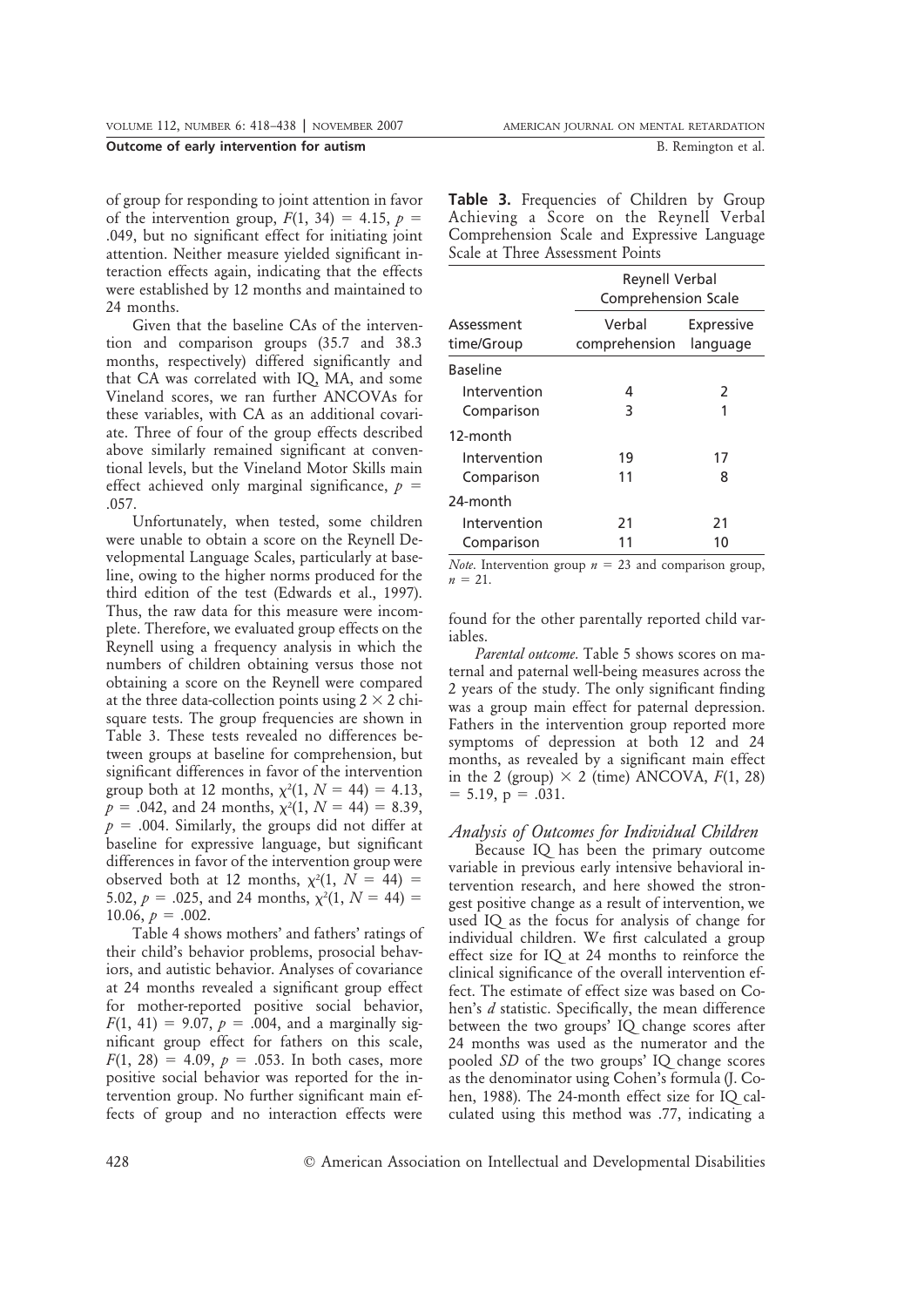|                                                      |               | Baseline |                 |                  | 12-month assessment                                                                                                         | 24-month assessment |                  |
|------------------------------------------------------|---------------|----------|-----------------|------------------|-----------------------------------------------------------------------------------------------------------------------------|---------------------|------------------|
| Measure parent <sup>a</sup>                          | Intervention  |          | Comparison      | Intervention     | Comparison                                                                                                                  | Intervention        | Comparison       |
| Developmental Behavior Checklist                     | 50.26 (22.75) |          | 67.81 (18.77)   | 45.57 (18.79)    | 57.71 (22.61)                                                                                                               | 44.70 (24.20)       | 60.62 (24.72)    |
| Total score                                          | 46.67 (22.15) |          | 57.57 (15.67)   | 43.67 (16.28)    | 58.02 (21.05)                                                                                                               | 45.19 (20.94)       | 55.20 (19.44)    |
| Developmental Behavior Checklist                     | 22.22 (9.54)  |          | 31.14 (9.22)    | 20.39 (8.54)     | 25.38 (10.94)                                                                                                               | 18.91 (10.29)       | 26.76 (11.21)    |
| Autism Algorithm                                     | 22.33 (9.92)  |          | 26.29 (8.90)    | 19.53 (8.23)     | 25.12 (10.43)                                                                                                               | 19.50 (8.80)        | 24.00 (11.60)    |
| Nisonger Child Behavior Rating Form                  | 10.57(4.24)   |          | $9.29$ $(3.47)$ | 15.22 (4.09)     | 11.00 (4.10)                                                                                                                | 15.30 (4.69)        | 11.86 (4.84)     |
| Positive Social Behavior                             | 8.94 (3.47)   |          | 8.73 (3.67)     | $13.06$ $(3.04)$ | 10.40 (4.75)                                                                                                                | (2.69)(4.06)        | $11.20$ $(5.19)$ |
| Autism Screening Questionnaire                       | (4.93)        |          | 21.14 (5.47)    | 16.43 (5.56)     | 20.14 (6.55)                                                                                                                | (5.63)<br>15.96     | 19.29 (7.22)     |
|                                                      | 20.88 (4.54)  |          | 21.07 (6.41)    | 18.44 (5.54)     | 20.73 (7.45)                                                                                                                | 19.88 (6.16)        | (7.46)           |
| <i>Note</i> . Intervention group mothers $(M)$ $n =$ |               |          |                 |                  | 23 and comparison group mothers, $n = 21$ . Intervention group fathers (F) $n = 16$ and comparison group fathers $n = 15$ . |                     |                  |

relatively large difference between the groups ( J. Cohen, 1988, considers a *d* of .80 to be the threshold for a large effect).

To explore whether this difference at the group level was reflected in outcomes for individual children, we applied the criteria outlined by Jacobson and Truax (1991) to establish thresholds for both reliable and clinically significant change for the intervention and comparison groups. The computation of a reliable change index score can be used to establish the IQ change beyond which there is a 95% chance that the observed change does not result from measurement unreliability and/or underlying variability in scores. Calculating the reliable change index score requires two pieces of data: the *SD* of IQs and the stability of the IQ measure. We adopted a conservative approach to the process of identifying these values. Because there were no suitable sources of normative information regarding variance in, and stability of, IQ in very young children with autism, we used the data from the present sample of children rather than drawing on normative information provided by the Stanford-Binet or Bayley tests (i.e., the *SD* for IQ is normally 15). First, we identified the *SD* for IQ for our combined sample of 44 children at baseline. Second, we assessed the 2-year stability of IQ for young children with autism using the correlation between baseline and 2 year IQs for the comparison (untreated) group only. This provided the best available estimate of typical stability in IQ for young children with autism. Substituting these values in Jacobson and Truax's formula (1991, p. 14) indicated a reliable change index at the standard level of 1.96 equated to a change of 23.94 IQ points; a child's IQ after 2 years had to deviate from that obtained at baseline by at least that amount before the change was considered reliable; IQ change scores for each child are shown in Figure 1. This reflects the overall group effect, in that more children in the intervention group than the comparison group showed IQ increases over time. Moreover, it shows that 6 children in the intervention group (26%) achieved a reliable improvement over the 2 years of the study. Three of the children (14%) in the comparison group did the same-but 3 (almost 4) children in this group (14% to 19%) also regressed reliably.

Although the use of the reliable change index improves on the methods for establishing best outcome used in previous studies by providing a quantifiable assessment for individual children, it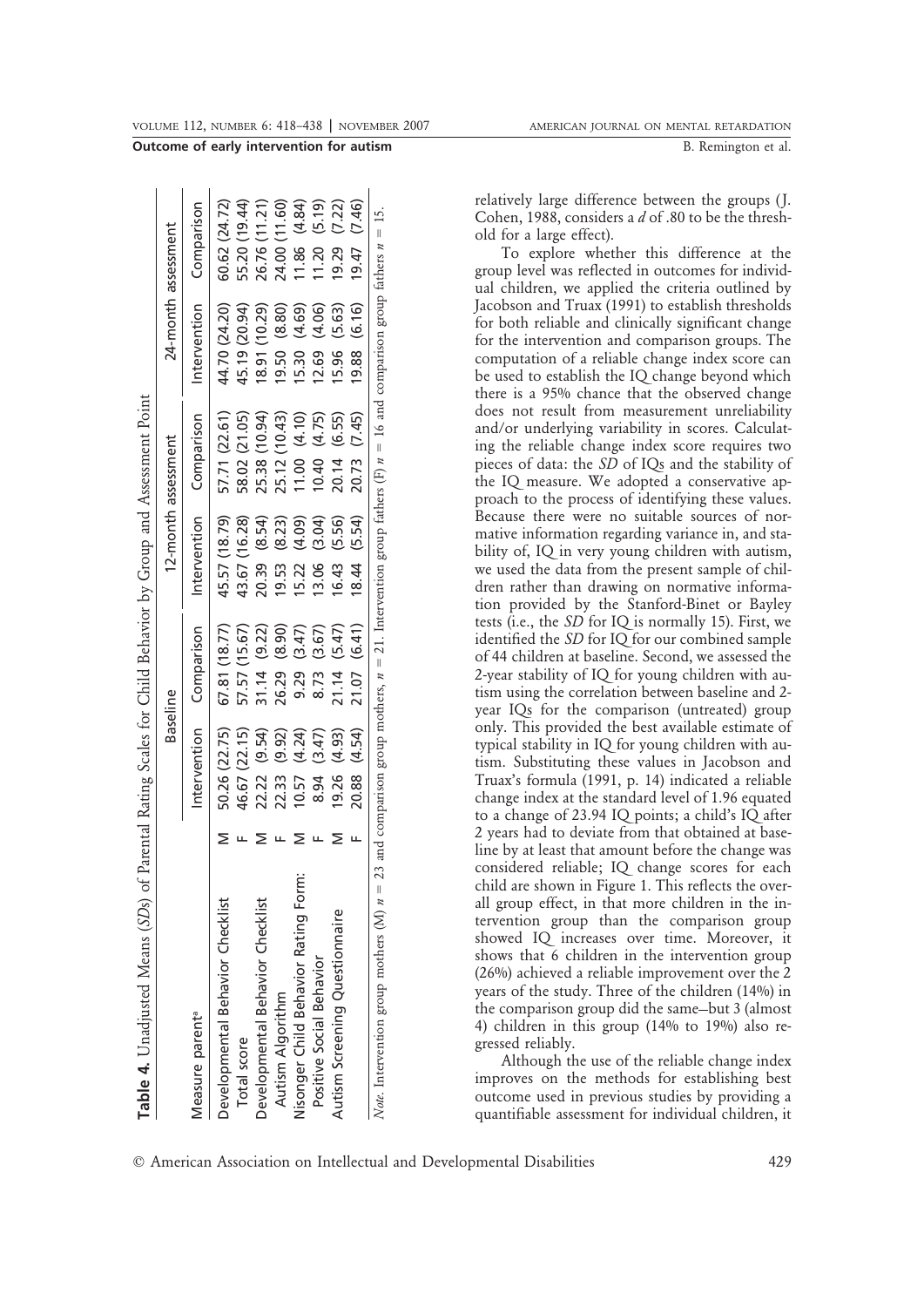|  |                  |  |  |  | <b>Table 5.</b> Unadjusted Means (SDs) of Self-Report Measures of Parental Well-Being by Group and |  |  |
|--|------------------|--|--|--|----------------------------------------------------------------------------------------------------|--|--|
|  | Assessment Point |  |  |  |                                                                                                    |  |  |
|  |                  |  |  |  |                                                                                                    |  |  |

|                             |      |                 | <b>Baseline</b> |                 |      |                 | 12-month assessment     |                 |                                                                                           | 24-month assessment |            |                 |  |  |  |
|-----------------------------|------|-----------------|-----------------|-----------------|------|-----------------|-------------------------|-----------------|-------------------------------------------------------------------------------------------|---------------------|------------|-----------------|--|--|--|
| Measure                     |      | Intervention    | Comparison      |                 |      |                 | Intervention Comparison |                 |                                                                                           | Intervention        | Comparison |                 |  |  |  |
| Stress (QRS-F) <sup>a</sup> |      |                 |                 |                 |      |                 |                         |                 |                                                                                           |                     |            |                 |  |  |  |
| Mother                      |      | 6.43(4.29)      |                 | 7.24(4.19)      |      | 7.48 (4.70)     |                         | $6.48$ $(4.08)$ |                                                                                           | $8.52$ $(2.97)$     |            | $8.29$ $(2.17)$ |  |  |  |
| Father                      |      | $6.81$ $(4.26)$ |                 | $5.87$ $(3.19)$ |      | 7.88 (4.27)     |                         | $5.53$ $(3.00)$ |                                                                                           | 8.94 (3.62)         | 7.60       | (2.72)          |  |  |  |
| <b>HADS</b> b               |      |                 |                 |                 |      |                 |                         |                 |                                                                                           |                     |            |                 |  |  |  |
| Anxiety                     |      |                 |                 |                 |      |                 |                         |                 |                                                                                           |                     |            |                 |  |  |  |
| Mother                      |      | 9.35(4.21)      |                 | $9.76$ $(4.87)$ |      | 10.48 (5.12)    |                         | 8.52 (4.72)     |                                                                                           | 9.13(4.53)          |            | 8.62 (4.43)     |  |  |  |
| Father                      | 8.89 | (4.76)          |                 | $7.93$ $(3.67)$ | 7.87 | (4.60)          |                         | $7.00$ $(3.16)$ |                                                                                           | 8.38 (4.08)         |            | 8.13(4.10)      |  |  |  |
| Depression                  |      |                 |                 |                 |      |                 |                         |                 |                                                                                           |                     |            |                 |  |  |  |
| Mother                      |      | 8.13(4.12)      |                 | 8.71 (3.68)     |      | 8.04 (5.80)     |                         | 7.19(4.26)      |                                                                                           | $7.09$ $(4.97)$     |            | $6.90$ $(3.94)$ |  |  |  |
| Father                      |      | $5.69$ $(4.42)$ |                 | $7.07$ $(3.61)$ |      | $6.56$ $(5.25)$ |                         | $5.27$ $(2.99)$ |                                                                                           | 7.00(5.34)          | 5.93       | (3.83)          |  |  |  |
| Positive                    |      |                 |                 |                 |      |                 |                         |                 |                                                                                           |                     |            |                 |  |  |  |
| Perceptions                 |      |                 |                 |                 |      |                 |                         |                 |                                                                                           |                     |            |                 |  |  |  |
| $(KIPP-PC)$ <sup>c</sup>    |      |                 |                 |                 |      |                 |                         |                 |                                                                                           |                     |            |                 |  |  |  |
| Mother                      |      |                 |                 |                 |      |                 |                         |                 | 127.30 (27.00) 133.10 (19.37) 127.39 (23.79) 133.43 (18.23) 128.00 (19.62) 132.43 (17.94) |                     |            |                 |  |  |  |
| Father                      |      |                 |                 |                 |      |                 |                         |                 | 120.94 (20.23) 124.73 (19.66) 122.56 (19.70) 131.40 (15.68) 122.81 (22.47) 128.53 (9.70)  |                     |            |                 |  |  |  |

a Questionnaire on Resources and Stress Friedrich short form. <sup>b</sup> Hospital Anxiety and Depression Scale. <sup>c</sup> Kansas Inventory of Parental Perceptions Positive Contributions scale.



**Figure 1**. IQ change for children in the intervention and comparison groups. Horizontal bars indicate change in IQ between baseline and 24-month assessment for each child in the intervention group (left panel) and comparison group (right panel). Black vertical lines with arrow-points on both panels indicate the upper and lower bounds for reliable change in IQ calculated according to Jacobson and Truax's  $(1991)$  criteria. EIOI = early intensive behavioral intervention.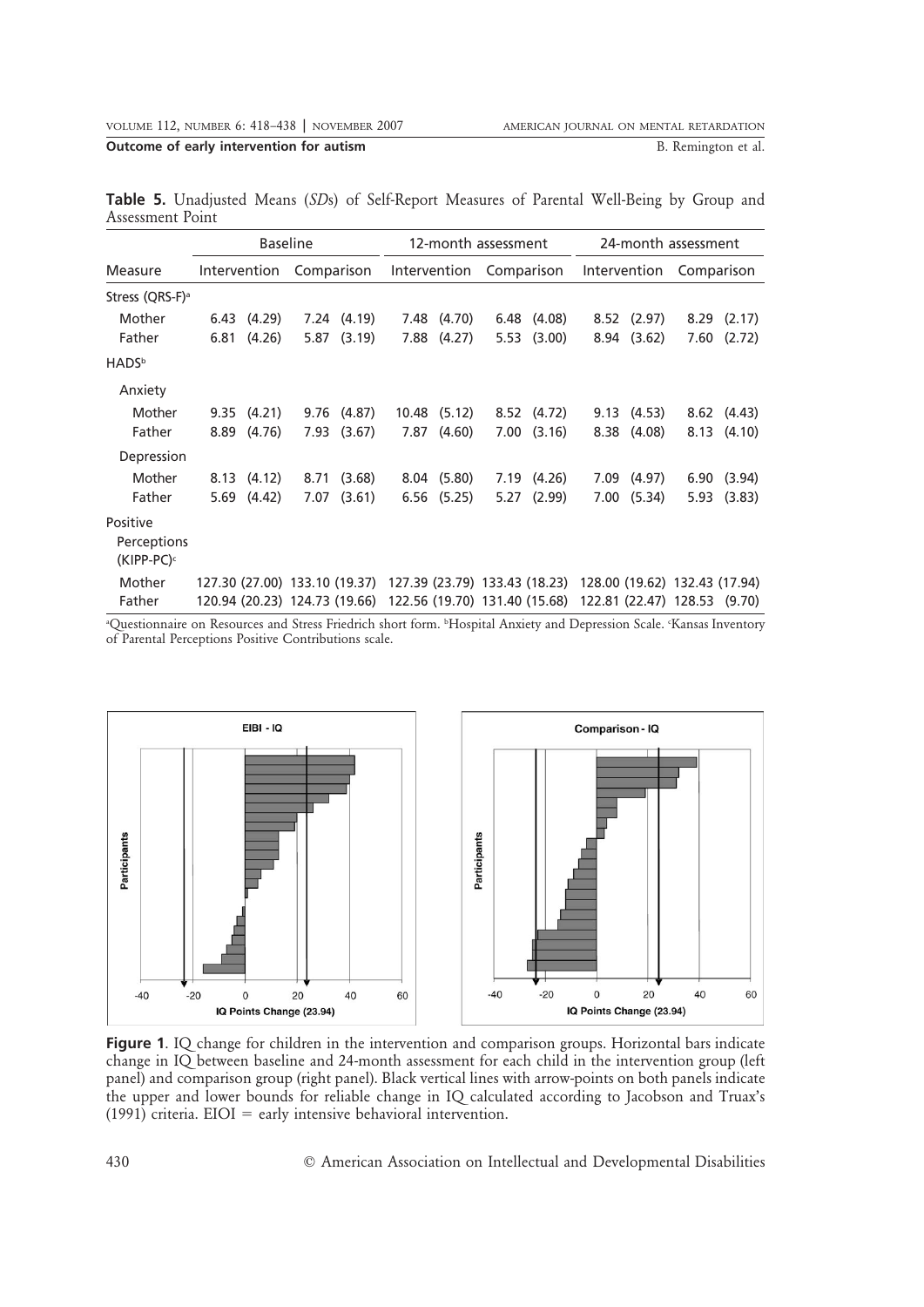is not sufficient to establish the clinical meaning of outcomes. A child's IQ might change reliably without moving his or her score beyond the severely impaired range. Thus, it is useful to identify an IQ above which one would consider a child to be more like children from the typical population than the population of children from which the sample was drawn. Jacobson and Truax (1991) discussed several criteria for establishing the clinical significance of outcomes. Their Criterion C is recommended for use when, as in the present case, it is possible (a) to identify the nonclinical distribution of an outcome variable (e.g., IQ) and (b) to obtain reasonable information about the distribution of the variable in a clinical population. Under Criterion C, the IQ indicating clinical change is halfway between the mean baseline IQ of the children in the present sample and the typical population mean (100). This IQ is 81.93. After 2 years, 5 of the 6 children in the intervention group who achieved reliable change also achieved clinically significant change (i.e., their IQs exceeded 81.93); all 3 children in the comparison group achieving reliable improvement also achieved clinically significant change. No other children in either group achieved a change that was both reliable and clinically significant.

# *Exploratory Analysis of Variables Associated With IQ Change*

Figure 1 is a striking representation of the impact of early intensive behavioral intervention; many more children in the intervention than the comparison group achieved positive outcomes. This, however, begs the question of what factors might be related to intervention success. To consider this, we explored descriptive data on reliable change index-defined *responders* (the 6 children receiving early intensive behavioral intervention whose IQ changed positively to a reliable extent) and *nonresponders* (the 6 children in the intervention group whose IQs decreased (cf. Sherer & Schreibman, 2005). Although we are using the term *nonresponders*, the data presented in Figure 1 suggest that these 6 children's IQs dropped less than might be expected by comparison with the poorest outcome children in the comparison group. The relativity of the term should, therefore, be borne in mind. Table 6 shows mean scores on all continuous variables at baseline for these two small subgroups of children. Means were compared by calculating Cohen's *d* for each

measure. Using rules of thumb suggested by Cohen (1985), we considered differences between reliable change index responders and nonresponders to be worthy of comment if they exceed .50 (medium effect) and .80 (large effect).

These exploratory analyses suggested that children who responded most positively to behavioral intervention differed from nonresponders at baseline in the following ways: They had higher IQ, higher MA, higher Vineland Composite, Communication and Social Skills scores, lower Vineland Motor skills scores, more behavior problems reported on the Developmental Behavior Checklist by both mothers and fathers, more autistic symptoms reported on the Developmental Behavior Checklist Autism Algorithm by both mothers and fathers, and fewer hours of intervention in Year 2.

We also considered the baseline data from the 3 children in the comparison group whose IQ increased to a reliable and clinically significant extent over the 2 years of the study. Because they were very few in number, we were not able to complete formal statistical comparisons, but a visual inspection of their scores on all measures at baseline showed no discernable pattern as a potential explanation as to why they showed reliable improvement.

# **Discussion**

The data from this 2-year controlled comparison of early intensive behavioral intervention against treatment as usual within the United Kingdom education system show a positive advantage for the intervention group. Consistent with other field effectiveness research in this area, robust group main effects were found for IQ, MA, Reynell Expressive Language and Language Comprehension, and Vineland Daily Living Skills after 24 months of intervention. Although less robust, there were also significant changes in Vineland Motor Skills and Responding to Joint Attention as measured by the Early Social Communication Scales. Like H. Cohen et al. (2006), we used AN-COVA methods to explore Group  $\times$  Time interactions that would indicate increasing differentiation of performance with continued intervention; and like Cohen et al., we found none.

Although we included a broader range of outcome measures than did previous researchers (H. Cohen et al., 2006; Howard et al., 2005), the impact of behavioral intervention was almost exclu-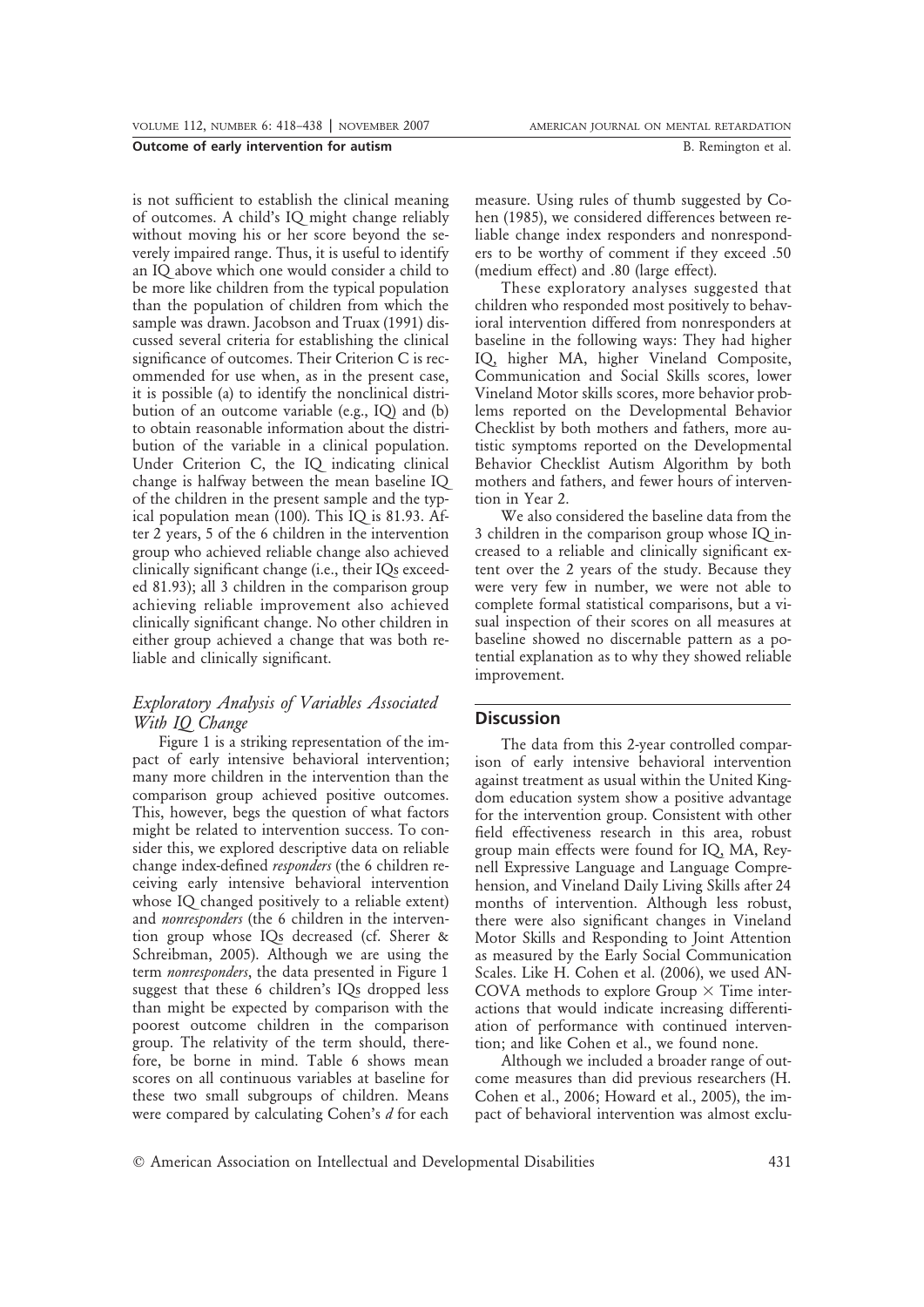|                          |        | Most-positive responders |         | Least-positive responders |                    |  |  |
|--------------------------|--------|--------------------------|---------|---------------------------|--------------------|--|--|
| Baseline scores          | Mean   | SD                       | Mean    | <b>SD</b>                 | <b>Effect size</b> |  |  |
| IQ                       | 65.00  | 19.81                    | 47.67   | 11.55                     | 1.07               |  |  |
| MA                       | 22.50  | 6.98                     | 18.00   | 4.82                      | 0.75               |  |  |
| <b>VABS</b> <sup>a</sup> |        |                          |         |                           |                    |  |  |
| Composite                | 107.17 | 12.75                    | 99.50   | 12.28                     | 0.61               |  |  |
| Communication            | 24.17  | 8.66                     | 16.17   | 5.04                      | 1.13               |  |  |
| Daily living             | 21.17  | 6.34                     | 21.17   | 3.82                      | 0.00               |  |  |
| Social                   | 28.67  | 3.20                     | 25.67   | 2.50                      | 1.04               |  |  |
| Motor                    | 33.17  | 3.54                     | 36.50   | 6.38                      | $-0.65$            |  |  |
| ASQ <sup>b</sup>         |        |                          |         |                           |                    |  |  |
| <b>Mothers</b>           | 21.67  | 5.28                     | 21.17   | 4.49                      | 0.04               |  |  |
| <b>Fathers</b>           | 22.00  | 7.21                     | 22.67   | 3.50                      | $-0.14$            |  |  |
| DBC <sup>c</sup> Total   |        |                          |         |                           |                    |  |  |
| <b>Mothers</b>           | 69.67  | 18.24                    | 51.83   | 24.05                     | 0.84               |  |  |
| <b>Fathers</b>           | 73.67  | 9.29                     | 49.80   | 24.57                     | 1.12               |  |  |
| DBC ASA <sup>d</sup>     |        |                          |         |                           |                    |  |  |
| <b>Mothers</b>           | 28.67  | 8.96                     | 23.83   | 10.80                     | $-0.49$            |  |  |
| <b>Fathers</b>           | 34.00  | 8.00                     | 24.40   | 9.89                      | $-1.02$            |  |  |
| Intervention hours       |        |                          |         |                           |                    |  |  |
| Year 1                   | 970.08 | 342.11                   | 1009.88 | 113.92                    | $-0.16$            |  |  |
| Year 2                   | 760.58 | 533.53                   | 1053.42 | 356.97                    | $-0.65$            |  |  |

**Table 6.** Baseline Means (*SD*s) and Effect Sizes of Child Measures for Most and Least Positive Responders in the Intervention Group

a Vineland Adaptive Behavior. Scales Raw Scores. <sup>b</sup> Autism Screening. Questionnaire. <sup>c</sup> Developmental Behavior Checklist. d Autism Screening Algorithm.

sively on children's cognitive and language abilities and adaptive functioning. Exceptionally, children in the intervention group differentially showed robust improvements in parental ratings of positive social behaviors, but there was no evidence of a similar change in parents' reports of children's behavior problems or ratings of their autistic behaviors. In addition, there were less marked improvements in joint attention. Sallows and Graupner (2005), using domain scores from the ADI-R, also showed reductions in autism symptoms relating to social and communication deficits but no change in ritualistic behaviors. However, it is not clear whether these scores would have changed without intensive intervention as there was no nonintensive intervention comparison group.

The absence of a relative reduction in reported problem behaviors following early intensive behavioral intervention is somewhat surprising. It should be remembered, however, that because intervention focuses primarily on educational goals, detailed functional analysis and function-informed interventions for problem behaviors are not the most prominent components. Nevertheless, given the known association between behavior problems and severity of cognitive and adaptive functioning, especially language/communication skills (e.g., McClintock, Hall, & Oliver, 2003), positive benefits of early behavioral intervention on child behavior problems might have been expected. It is possible that the increased ability of the children in the intervention group to respond to bids for attention might have led to the enhancement of their parents' positive perceptions of their prosocial behavior. Given the developmental role of these pivotal skills in facilitating language and cognitive development (Mun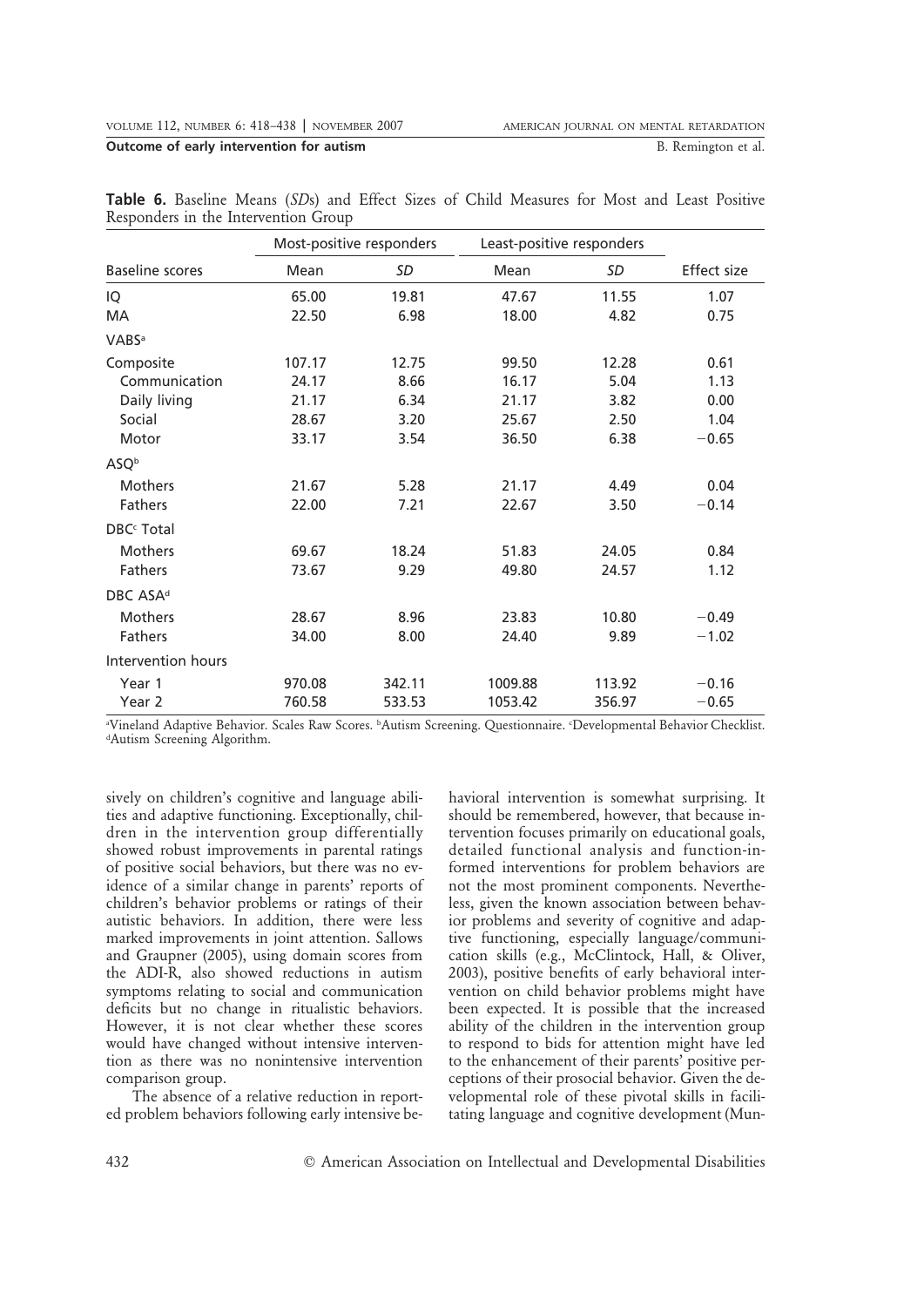dy, 1995; Mundy & Crowson, 1997; Mundy & Neal, 1997), this is an important direction for future research.

The present study also extended earlier research by including a detailed analysis of parental outcomes and the first data on fathers. As expected on the basis of previous cross-sectional research (Hastings & Johnson, 2001), the benefits to children of early intensive behavioral intervention did not appear to be at a cost to parents. There was no evidence of differentially increased stress or additional mental health problems in the intervention group mothers or fathers, although the latter reported more symptoms of depression over the course of the study. These fathers, however, had fewer symptoms at baseline compared with those in the comparison group, so the result may, in part at least, be an artifact of a strong regression to the mean effect after 12 and 24 months. These findings are important because difficulties in parental adjustment would reasonably be considered as a contraindication for a home-based behavioral intervention that requires the daily involvement of the family.

Overall, the effect size for the impact of the intervention on the children participating was substantial and clinically meaningful at the group level (Cohen's *d* approaching .80 for IQ after 2 years). Although not reported by H. Cohen et al.  $(2006)$ , the effect size for IO in that study-closest in design to our own-was slightly higher than that obtained in the present research (calculated from data presented in Cohen et al. as roughly .90). Thus, our findings are comparable, despite the interventions being delivered over a shorter period of time and with fewer intervention hours. In earlier studies, the impact of intervention at the level of individual participants was rarely quantified; instead, researchers tended to report the number of children scoring within the normal range on standardized measures. In the present study, we extend knowledge by using Jacobson and Truax's (1991) reliable change index statistic as a precise criterion for ''best outcome.'' This revealed that 26% of children receiving early intensive behavioral intervention achieved IQ change that was statistically reliable, and none showed a correspondingly reliable regression in IQ. In the comparison group, 14% improved reliably but, unfortunately, a further 14% regressed reliably.

The reliable change statistic also provides a principled criterion for identifying variables that are common to the children who benefit most from early intensive behavioral intervention. Exploratory analysis of reliable change index-defined most- and least-positive responders identified correlates of change also identified in previous studies (e.g., H. Cohen et al., 2006; Sallows & Graupner, 2005). These included differences on higher baseline intellectual functioning and adaptive behavior skills (including the total score, communication, and social skills) among the positive responding group. Differences not previously identified were also observed. In addition to poorer motor skills, the most positive responders had more behavior problems and more severe symptoms of autism at baseline. This seemingly paradoxical relation could perhaps have arisen if the measures we used were more sensitive to behavior in those children exhibiting less severe developmental delay. There are no obvious explanations for the positive reliable change in IQs observed for 3 children in the comparison group whose IQs improved to a reliable extent over 2 years.

The present results indicate that behavioral intervention can be effective for young children with autism in the United Kingdom preschool education context, a system-unlike the United States-whose administrators and educators are not familiar with early intensive behavioral intervention and, in some ways, are institutionally unsupportive of it. For example, parents in the United States benefit from Public Laws 94-142 (1975) and 99-457 (1986), which established a right to early intervention services for children from birth to age 3 (the Handicapped Infants and Toddlers Program: Part H). The United Kingdom has no such legislation, and many of its education authorities, during the time of the research, routinely opposed parental attempts to access early intensive behavioral intervention through public provision (Johnson & Hastings, 2002). For these reasons, it was not possible to exert a high degree of control of many practical aspects of the delivery of the intervention. For example, tutors delivering homebased services were not employed by the researchers but by education authorities or the children's families. Staff turnover was common and replacement tutors often difficult to obtain and slow to train. Thus, although an intervention group target intensity of 40 hours per week of input for 2 years was set, positive results were achieved with an average of only 25.6 hours per week. Nevertheless, as required for a convincing demonstration of the field effectiveness, the expected positive outcomes were achieved despite these difficulties.

<sup>!</sup> American Association on Intellectual and Developmental Disabilities 433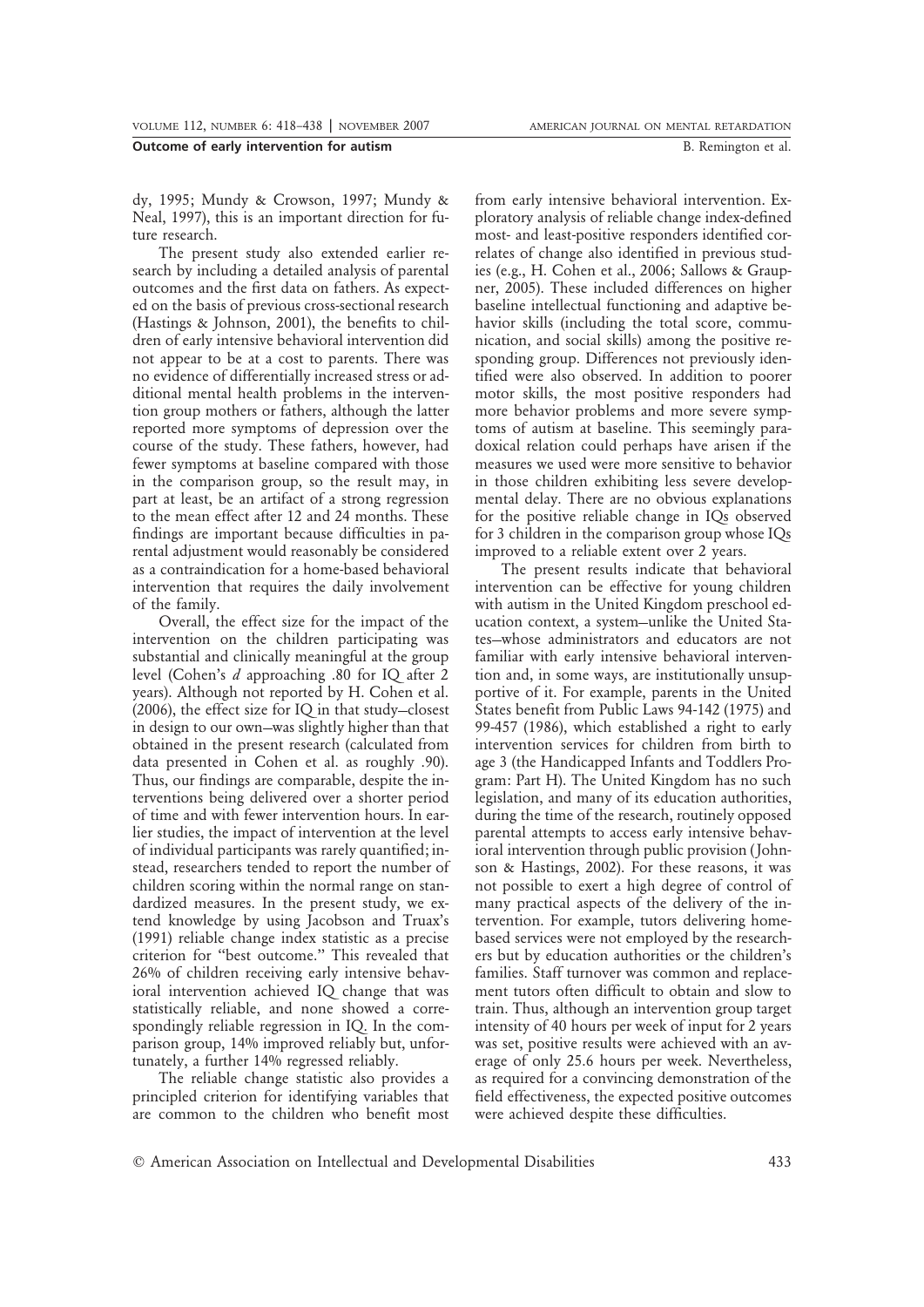Like most applied research in early intensive behavioral Intervention, the present study had a number of limitations. First, because it was not a randomized control trial, the few potentially relevant differences detected between groups at baseline (such as CA at treatment onset) had to be controlled statistically, not experimentally. It is, therefore, possible that, although we took the most rigorous steps possible in a study of this kind to manage pre-existing group differences, some remained unobserved. Parenthetically, unobserved differences between groups prior to intervention may also occur under conditions of randomization with samples of the size typically used in early intervention research (Drew et al., 2002). In any case, it would have been very difficult to execute a randomized control trial in the present case, because the independent variable is an extended educational intervention that cannot be delivered ''blind'' and that has already amassed a considerable body of research attesting to its utility. Given the difficulties in finding an equally credible placebo treatment, it might reasonably be expected that many parents whose children are randomly assigned to a control group would remove them from the study and of these, a percentage would seek the intervention elsewhere (Lord, Wagner et al., 2005). Under these circumstances, intention to treat analyses could be misleading. Perhaps for these reasons, recently published studies in this area (e.g., H. Cohen et al., 2006; Howard et al., 2005) have eschewed randomization.

Procedurally, randomized control trials typically include a precise intervention, often described in a manual; narrow participant selection criteria and blind assessment. Manualized treatment was not a feature of the present study in part because we chose to adopt broad inclusion criteria. It would have been impractical to produce a detailed manual dealing with all possible exigencies but, additionally, the researchers were not in a position to determine the course of therapy for all children in the intervention group who, as noted, received services from a range of providers. Nevertheless, all interventions were supervised by experienced clinicians with detailed knowledge of behavioral programming, and we are confident of the quality of program management. In fact, practical problems of treatment fidelity, primarily the result of tutor shortages, were far more significant than those of treatment coherence. Regarding potential examiner bias, the assessor was independent of the intervention teams and formally "blind," but, again for practical reasons, assessment took place in the children's homes, and in some cases physical or behavioral cues may have signaled the treatment they were receiving. We suspect that it is difficult to control for cues of this kind in any study where there is widespread professional knowledge of the nature of the intervention.

The issue of sample size restriction in the present study also requires consideration. Although we were able to recruit a sample of a size similar to that reported in other early intensive behavioral intervention evaluation research, there is a general problem of statistical power in studies of this kind. Here, two issues are particularly worthy of further comment. First, we found main effect differences on key child outcomes but no significant interaction terms in the  $2 \times 2$  ANCOVA models. This finding could mean, as H. Cohen et al. (2006) concluded, that the effects of the intervention were established by 12 months. We cannot, however, reliably draw such a conclusion: It is possible that change over the second 12 months was less marked but that in a larger sample we might have seen the advantage for the intervention group continuing to increase. More research addressing this question is needed. A second issue is that we found very little evidence of negative effects of early intensive behavioral intervention involvement on parental well-being, but in a larger sample such effects may have been observed. Although this possibility cannot be eliminated, it is important to consider that the present sample would have been sufficient to show significant or marginal effects that would clearly have become significant with more power. It is also salient that our findings concur with the results of all existing studies in which investigators addressed this question using various designs; none show evidence of a negative effect on family members' adjustment.

The sample-size restriction also allowed only exploratory effect size analyses of differences between those children in the intervention group who responded most positively and those who regressed. However, this method has some potential for application in other outcome studies and may contribute to the process whereby intervention may be focused on children and their families whose characteristics suggest may maximally benefit from intervention.

In conclusion, the present study indicates that intervention for childhood autism based on applied behavior analysis and delivered intensively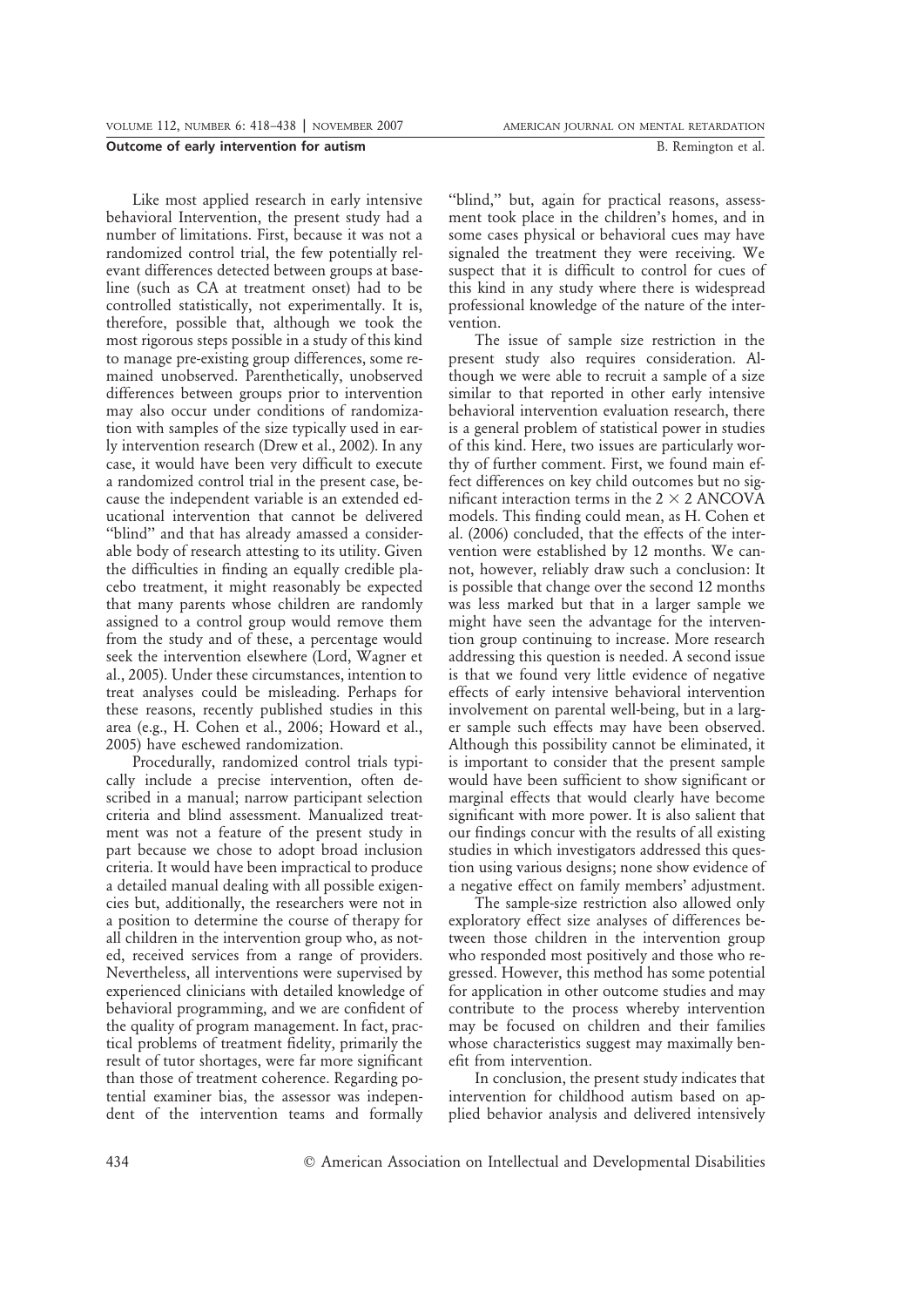at home during the preschool period can bring about significant changes in children's functioning without a negative impact on other family members, even when delivered in circumstances that for practical reasons do not permit its optimum implementation. Questions remain, however, regarding both the factors that best predict the effectiveness of intervention and the longterm impact of the effects reported. Although parents, educators, and policy makers are likely to ask whether early intensive behavioral intervention "works" or "does not work," it may be more fruitful to pose, instead, smaller but potentially more answerable questions regarding the selection of children for intensive intervention: the identification and evaluation of effective curricula and teaching methods, and the most effective forms of maintenance programs for children at the end of a fixed period of early intervention.

## **References**

- American Psychiatric Association. (1994). *Diagnostic and statistical manual of mental disorders* (4th ed.). Washington, DC: Author.
- Anderson, S. R., Avery, D. L., DiPietro, E. K., Edwards, G. L., & Christian, W. P. (1987). Intensive home-based early intervention with autistic children. *Education and Treatment of Children, 10,* 352–366.
- Bayley, N. (1993). *Bayley Scales of Infant Development Second Edition.* San Antonio, TX: Psychological Corp.
- Behr, S. K., Murphy, D. L., & Summers, J. A. (1992). *User's manual: Kansas Inventory of Parental Perceptions* (*KIPP*). Lawrence: University of Kansas, Beach Center on Families and Disability.
- Berument, S. K., Rutter, M., Lord, C., Pickles, A., & Bailey, A. (1999). Autism Screening Questionnaire: Diagnostic validity. *British Journal of Psychiatry, 175,* 444–451.
- Bibby, P., Eikeseth, S., Martin, N. T., Mudford, O. C., & Reeves, D. (2001). Progress and outcomes for children with autism receiving parent-managed intensive interventions. *Research in Developmental Disabilities, 22,* 425–447.
- Birnbrauer, J. S., & Leach, D. J. (1993). The Murdoch early intervention program after two years. *Behaviour Change, 10,* 63–74.
- Burack, J. A., & Volkmar, F.R. (1992). Development of low- and high-functioning autistic

children. *Journal of Child Psychology and Psychiatry, 33,* 607–616.

- Carter, A. S., Volkmar, F. R., Sparrow, S. S., Wang, J. J., Lord, C., Dawson, G., Fombonne, E., Loveland, K., Mesibov, G., & Schopler, E. (1998). The Vineland Adaptive Behavior Scales: Supplementary norms for individuals with autism. *Journal of Autism and Developmental Disorders, 28,* 287–302.
- Cohen, H., Amerine-Dickens, M., & Smith, T. (2006). Early intensive behavioral treatment: Replication of the UCLA model in a community setting. *Developmental and Behavioral Pediatrics, 27,* S145–S155.
- Cohen, J. (1988). *Statistical power analysis for the behavioral sciences* (2nd ed.). Hillsdale, NJ: Erlbaum.
- Drew, A., Baird, G., Baron-Cohen, S., Cox, A., Slonims, V., Wheelwright, S., Swettenham, J., Berry, B., & Charman, T. (2002). A pilot randomised control trial of a parent training intervention for pre-school children with autism: Preliminary findings and methological challenges. *European Child and Adolescent Psychiatry, 11,* 266–272.
- Edwards, S., Fletcher, P., Garman, M., Hughes, A., Letts, C., & Sinka, I. (1997). *The Reynell Developmental Language Scales III: The University of Reading Edition.* Windsor: NFER Nelson.
- Eikeseth, S., Smith, T., Jahr, E., & Eldevik, S. (2002). Intensive behavioral treatment at school for 4- to 7-year-old children with autism. *Behavior Modification, 26,* 49–68.
- Einfeld, S. L., & Tonge, B. J. (1995). The Developmental Behaviour Checklist: The development and validation of an instrument to assess behavioral and emotional disturbance in children with mental retardation. *Journal of Autism and Developmental Disorders, 25,* 81– 104.
- Einfeld, S. L., & Tonge, B. J. (2002) *Manual for the Developmental Behaviour Checklist* (2nd ed.) University of New South Wales, School of Psychiatry, Melbourne; Centre for Developmental Psychiatry, Monash University, Clayton, Victoria.
- Friedrich, W. N., Greenberg, M. T., & Crnic, K. (1983). A Short Form of the Questionnaire on Resources and Stress. *American Journal of Mental Deficiency, 88,* 41–48.
- Glidden, L. M. & Floyd, F. J. (1997). Disaggregating parental depression and family stress in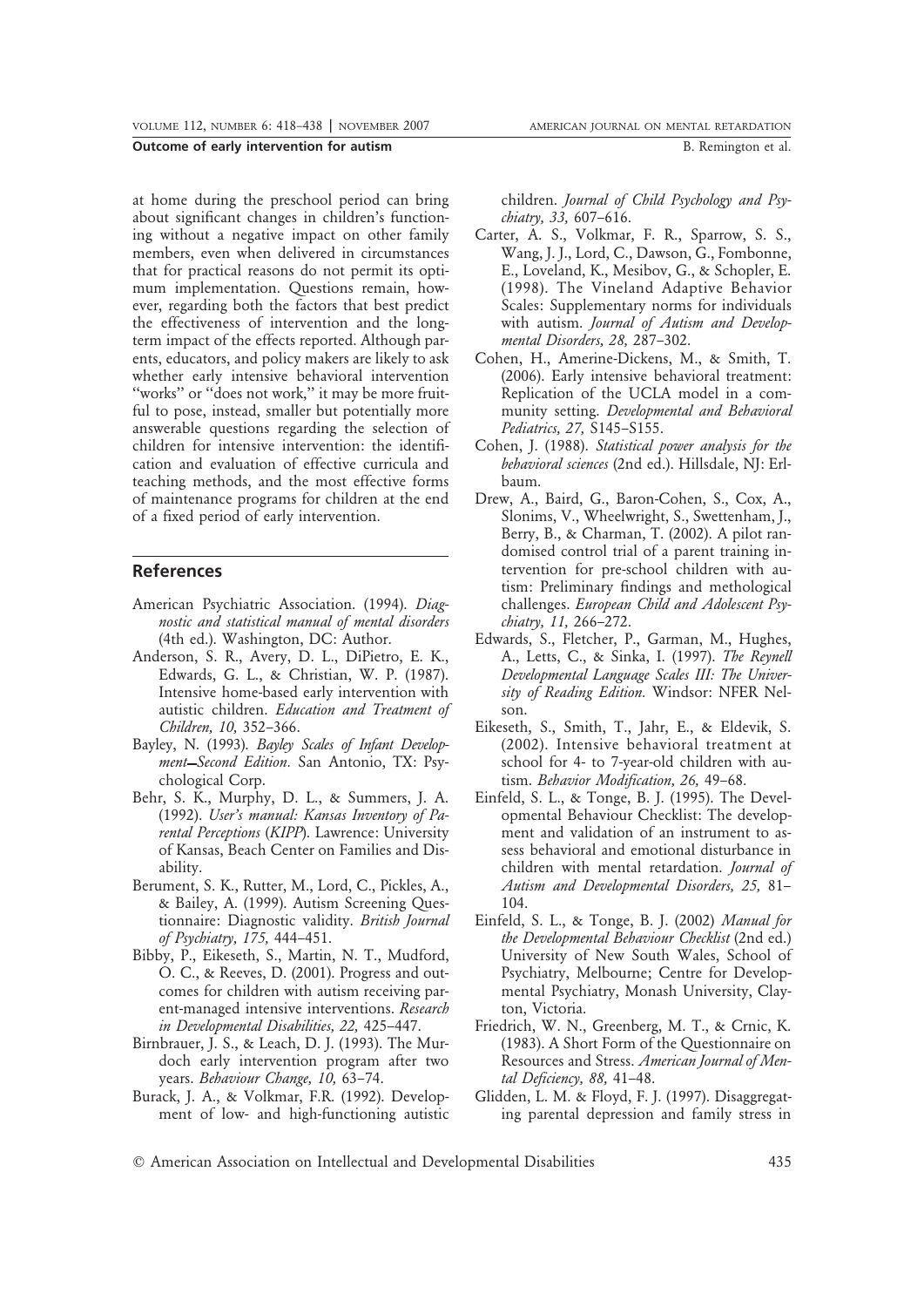assessing families of children with developmental disabilities: A multi-sample analysis. *American Journal on Mental Retardation, 102,* 250–266.

- Green, G., Brennan, L. C., & Fein, D. (2002). Intensive behavioral treatment for a toddler at high risk for autism. *Behavior Modification, 26,* 69–102.
- Hastings, R. P. (2003a). Behavioral adjustment of siblings of children with autism engaged in applied behavior analysis early intervention programs: The moderating role of social support. *Journal of Autism and Developmental Disorders, 33,* 141–150.
- Hastings, R. P. (2003b). Child behaviour problems and partner mental health as correlates of stress in mothers and fathers of children with autism. *Journal of Intellectual Disability Research, 47,* 231–237.
- Hastings, R. P., & Brown, T. (2002). Behavior problems of autistic children, parental self-efficacy, and mental health. *American Journal on Mental Retardation, 207,* 222–232.
- Hastings, R. P., & Johnson, E. (2001). Stress in UK families conducting intensive home-based behavioral intervention for their young child with autism. *Journal of Autism and Developmental Disorders, 31,* 327–336.
- Howard, J. S., Sparkman, C. R., Cohen, H. G., Green, G., & Stanislaw, H. (2005). A comparison of intensive behavior analytic and eclectic treatments for young children with autism. *Research in Developmental Disabilities, 26,* 359– 383.
- Jacobson, N. S., & Truax, P. (1991). Clinical significance: A statistical approach to defining meaningful change in psychotherapy research. *Journal of Consulting and Clinical Psychology, 59,* 12–19.
- Johnson, E., & Hastings, R. P. (2002). Facilitating factors and barriers to the implementation of intensive home-based behavioural intervention for young children with autism. *Child: Care, Health and Development, 28,* 123–129.
- Kendall, P. C., Chu, B. C., Gifford, A., Hayes, C., & Nauta, M. (1998). Breathing life into a manual: Flexibility and creativity with manual-based treatments. *Cognitive and Behavioral Practice, 5,* 177–198.
- Lord, C., Rutter, M., & LeCouteur, A. (1994). Autism Diagnostic Interview-Revised: A revised version of a diagnostic interview for caregivers of individuals with possible pervasive devel-

opmental disorders. *Journal of Autism and Developmental Disorders, 24,* 659–685.

- Lord, C., Wagner, A., Rogers, S., Szatmari, P., Aman, M., Charman, T., Dawson, G., Durand, M. V., Grossman, L., Guthrie, D., Harris, S., Kasari, C., Marcus, L., Odom, S., Pickles, A., Scahill, L., Shaw, E., Siegel, B., Sigman, M., Stone, W., Smith, T., & Yoder, P. (2005). Challenges in evaluating psychosocial interventions for autistic spectrum disorders. *Journal of Autism and Developmental Disorders, 35,* 695–708.
- Lovaas, I. O. (1987). Behavioral treatment and normal educational and intellectual functioning in young autistic children. *Journal of Consulting and Clinical Psychology, 55,* 3–9.
- Lovaas, I. O. (1993). *Teaching developmentally disabled children: The me book.* Austin, TX: Pro-Ed.
- McClintock, S., Hall, S., & Oliver, C. (2003). Risk markers associated with challenging behaviours in people with intellectual disabilities: A meta-analytic study. *Journal of Intellectual Disability Research, 47,* 405–416.
- McEachin, J. J., Smith, T., & Lovaas, O. I. (1993). Long-term outcome for children with autism who received early intensive behavioral treatment. *American Journal on Mental Retardation, 97,* 359–372.
- McEvoy, R., Rogers, S., & Pennington, B. (1993). Executive function and social communication deficits in young autistic children. *Journal of Child Psychology and Psychiatry, 34,* 563–578.
- Mundy, P. (1995). Joint attention and social-emotional approach behaviour in children with autism. *Development and Psychopathology, 7,* 63–82.
- Mundy, P., & Crowson, M. (1997). Joint attention and early social communication: Implications for research on intervention with autism. *Journal of Autism and Developmental Disorders, 27,* 653–676.
- Mundy, P., Hogan, A., & Dohering, P. (1996). *A preliminary manual for the abridged Early Social Communication Scales.* Coral Gables, FL: University of Miami. Available at hfft://www. psy.miami.edu/fculty/pmundy
- Mundy, P., & Neal, R. A. (1997). Neural plasticity, joint attention, and a transactional social-orienting model of autism. *International Review of Research in Mental Retardation, 23,* 139–168.
- Mundy, P., Sigman, M., Ungerer J., & Sherman, T. (1986). Social interactions of autistic, men-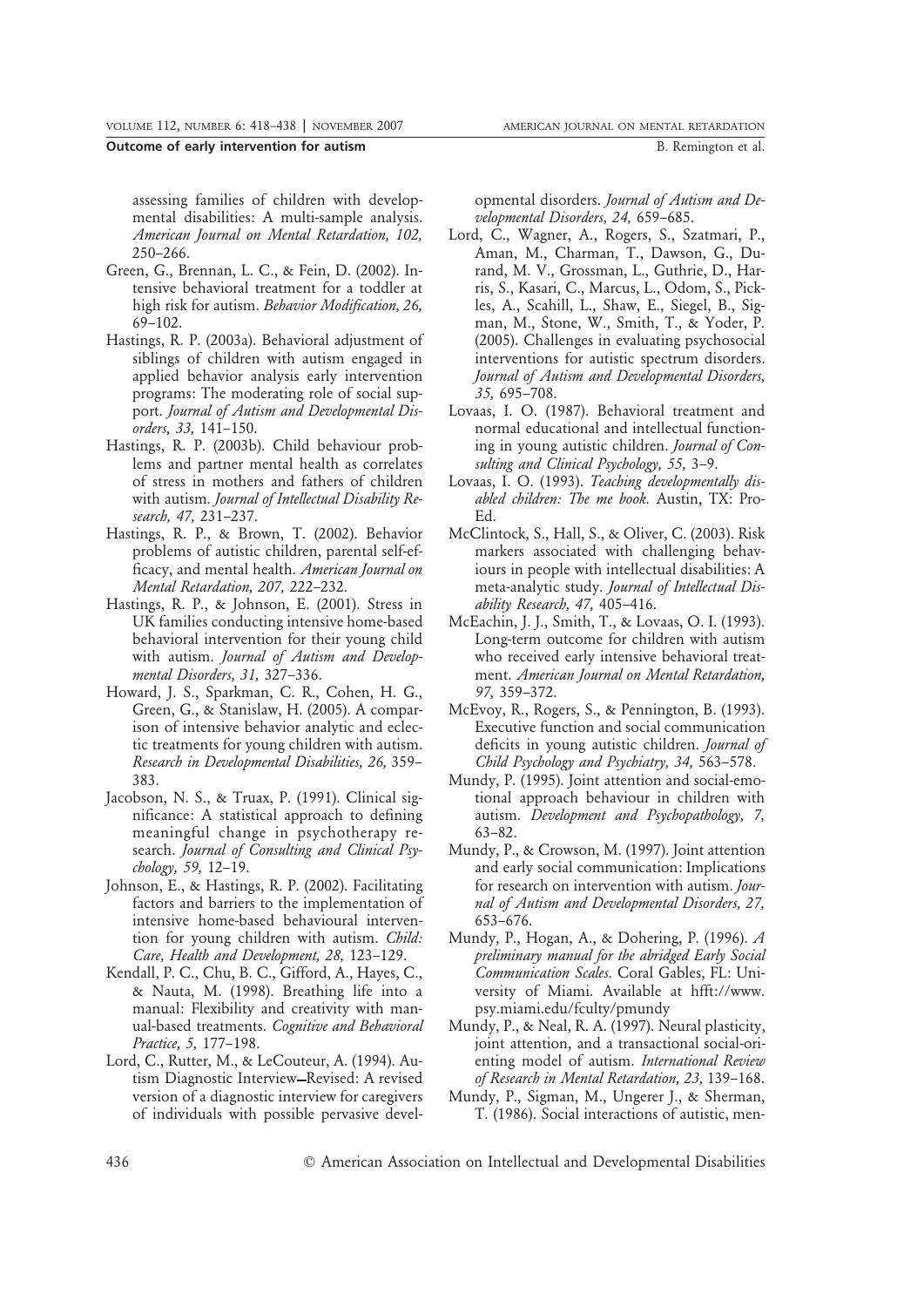tally retarded and normal children and their caregivers. *Journal of Child Psychology and Psychiatry, 27,* 647–656.

- Partington, J. W., & Sundberg, M. L. (1998). *The Assessment of Basic Language and Learning Skills: An assessment, curriculum guide, and tracking system for children with autism or other developmental disabilities.* Danville, CA: Behavior Analysts.
- Persons, J. B., & Silberschatz, G. (1998). Are results of randomized clinical trials useful to psychotherapists? *Journal of Consulting and Clinical Psychology, 66,* 126–135.
- Sallows, G., & Graupner, T. (2005). Intensive behavioral treatment for children with autism. *American Journal on Mental Retardation, 110,* 417–438.
- Schopler, E., Mesibov, G., & Baker, A. (1982). Evaluation of treatment for autistic children and their parents. *Journal of American Academy of Child Psychiatry, 21,* 262–267.
- Seligman, M. E. P. (1995). The effectiveness of psychotherapy. *American Psychologist, 50,* 965– 974.
- Sheinkopf, S. J., & Siegel, B. (1998). Home-based behavioral treatment of young children with autism. *Journal of Autism and Developmental Disorders, 28,* 15–23.
- Sherer, M., & Schreibman, L. (2005). Individual behavioral profiles and predictors of treatment effectiveness for children with autism. *Journal of Clinical and Consulting Psychology, 73,* 525–538.
- Smith, T., Buch, G. A., & Gamby, T. E. (2000). Parent-directed, intensive early intervention for children with pervasive developmental disorder. *Research in Developmental Disabilities, 21,* 297–309.
- Smith, T., Groen, A. D., & Wynn, J. W. (2000). Randomized trial of intensive early intervention for children with pervasive developmental disorder. *American Journal on Mental Retardation, 105,* 269–285.
- Sparrow, S., Balla, D. A., & Cicchetti, D. (1984). *Vineland Adaptive Behavior Scales.* Circle Pines, MN: American Guidance Service.
- Stahmer, A. C., & Ingersoll, B. (2004). Inclusive programming for toddlers with autism spectrum disorders: Outcomes from the Children's Toddler School. *Journal of Positive Behavior Interventions, 6,* 67–82.
- Sundberg, M. L., & Partington, J. W. (1999). The need for both discrete trial and natural envi-

ronment language training for children with autism. In P. M. Ghezzi, W. L. Williams, & J. E. Carr (Eds.), *Autism: Behavior analytic perspectives* (pp. 139–156). Reno, NV: Context Press.

- Surgeon General. (1999). *Mental health: A report of the surgeon general.* Washington, DC: Department of Health and Human Services.
- Tassé, M. J., Aman, M. G., Hammer, D., & Rojhan, J. (1996). The Nisonger Child Behavior Rating Form: Age and gender effects and norms. *Research in Developmental Disabilities, 7,* 59–75.
- Thorndike, R. L., Hagan, E. P., & Sattler, J. M. (1986). *The Stanford–Binet Intelligence Scale* (4th ed.). Chicago: Riverside.
- Weiss, M. (1999). Differential rates of skill acquisition and outcomes of early intensive behavioral intervention for autism. *Behavioral Interventions, 14,* 3–22.
- Whitehurst, G. J. (2003). *Identifying and implementing educational practices supported by rigorous evidence: A user friendly guide.* Washington, DC: U.S. Department of Education, Institute of Education Sciences, National Center for Education Evaluation.
- Zigmond, A. S., & Snaith, P. R. (1983). The Hospital Anxiety and Depression Scale. *Acta Psychiatrica Scandinavica, 63,* 361–370.

*Received 6/5/06, accepted 2/26/07. Editor-in-charge:* William E. MacLean, Jr.

This outcome study was funded by a grant from the Health Foundation, UK (http://www.health. org.uk/). The authors are most grateful for their generous support of the project. A consortium of 11 Local Education Authorities in the South of England including Southampton, Hampshire, East Sussex, Maidenhead and Windsor, Poole, Brighton and Hove, Wokingham, Wiltshire, and Bournemouth) funded the University of Southampton's intervention services for 13 children in the intervention group. The remaining 10 children in that group received services from PEACH, the London Early Autism Program, and the UK– Young Autism Progamme. The authors acknowledge the collaborative support of all these agencies, whether financial and practical, without which the study reported here would not have been practicable. Any opinions expressed herein are those of the authors and are not necessarily endorsed by the research sponsors or collabora-

<sup>!</sup> American Association on Intellectual and Developmental Disabilities 437